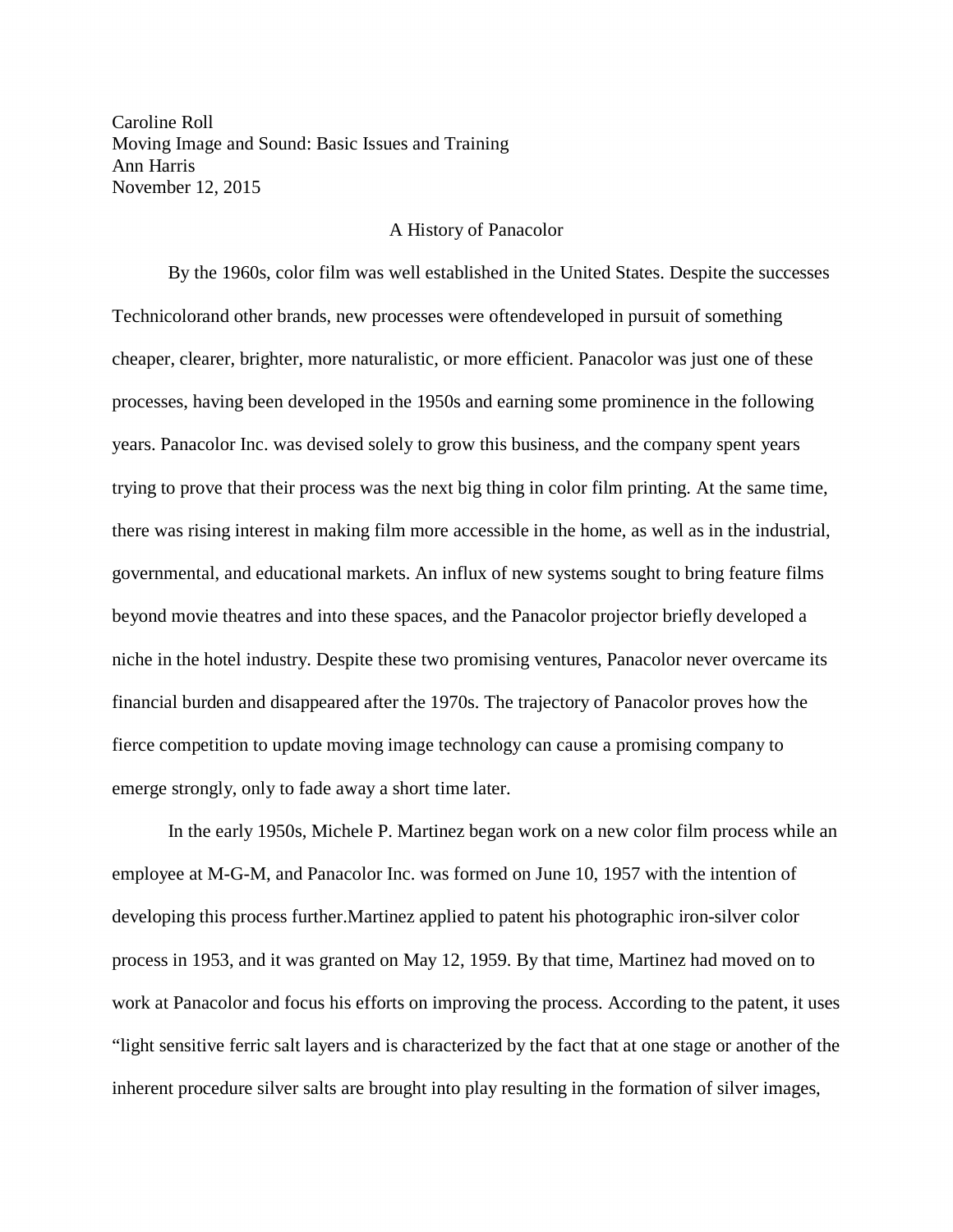the latter being afterwards transformed or converted into colored compounds, or used to form colored compounds by way of accessory reactions."[1](#page-1-0)

 motion picture film that was efficient, reliable, and inexpensive. The use of ferric salt sensitizers Panacolor's original goal was to provide a method of photographic color printing for resulted in several advantages over other color processes. The first is that ferric salts ensured a finer grain image upon treatment in a silver solution. Martinez also notes that in his experimentation, gelatine layers exhibited "a seemingly endless capacity to absorb and adsorb ferric ions," which allowed for multiple sensitizations of the same piece of film and produced a strong image each time on the same film area.<sup>[2](#page-1-1)</sup> Second, "the speed to light of a gelatine-ferric salt sensitive layer increases with increase in the saturation of ferric ions absorbed or adsorbed."<sup>[3](#page-1-2)</sup>These discoveries led to claims that Panacolor film allowed not only for faster production of color images, but also for greater control and flexibility in doing so. Moreover, Martinez claims that this process is superior to other plurilayer color process because "the ferric salts permeate to any part of thelayer in which impregnable colloid is still free or partly free for instance also, in part, underneath a previously formed image. Everywhere the ferric salts penetrate, an image is thereafter formed. Hence [the] resulting pluricolor images are not produced in stratifications but really are composed of effective mixture of images."[4](#page-1-3)

Through the 1950s and into the early 1960s, Panacolor Inc. existed exclusively for development of new its technology. Following Martinez's death, Leo J. Nicastro took over to make improvements to his work. The finalized Panacolor process was a subtractive three-color process that was unique because it produced natural color prints on positive black and white film

<span id="page-1-0"></span> $^{2}$ Ibid. <sup>1</sup>Martinez, Michele P. L. Photographic Iron-Silver Color Process. Patent US2886435A. May 12, 1958.

<span id="page-1-2"></span><span id="page-1-1"></span> $\frac{3}{1}$ Ibid.

<span id="page-1-3"></span><sup>4</sup> Ibid.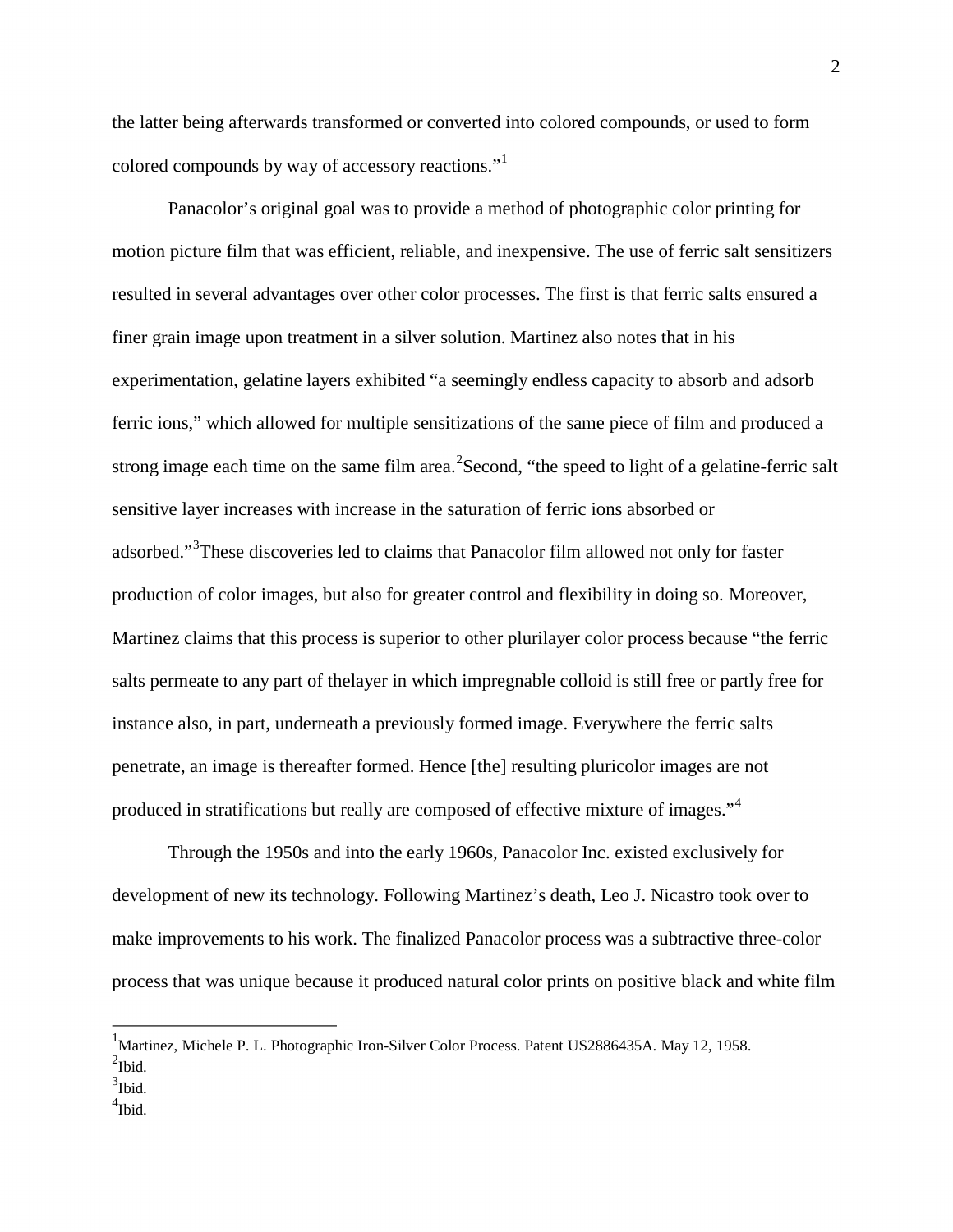stock.Nicastro filed his patent on behalf of Panacolor onJanuary 10, 1963, and it was approved on March 5, 1968. The process starts with three color separation negatives, assuming that is what the original photography produced. If this was not the case, a few extra steps were necessary before the process could begin. If, for example, a multi-layered tri-pack was used for principal photography, then three separation-positives and three separation negatives would need to be made first. If a reversal film stock was used originally, then color separation negatives could be made directly from it.<sup>[5](#page-2-0)</sup>

 the color printers and one for the sound track printer.The black and white film stock, containing degrees in order to destroy any latent image that may still be present after exposure. Nicastro convenient. After this process, the film is again washed and bleached, however the bleach would only be exposed to the picture area, allowing the metallic silver produced from the yellow exposure to convert to light-sensitive salt. Finally, the film is washed, fixed, washed again, and Once the separation negatives are ready, they are placed on loop racks, one for each of a single layer silver-halide emulsion, is first exposed to the cyan negative on a continuous contact printer before passing through the developer solution, which acts as the dye coupler. The film is then washed and treated with a bleaching agent at a temperature between 80 and 120 emphasizes that a remaining latent image may produce unwanted effects when the print is exposed to other colors. The bleaching also acts as an oxidizer, which converts the metallic silver particles into light-sensitive silver salt. Following this step, the film is dried before returning to the printer to be exposed to the magenta negative. The film is then sent through the same process as previously described. Nicastro explains that an optical soundtrack may then be added before or after exposure to the yellow negative, or even simultaneously, depending on what is

<span id="page-2-0"></span><sup>5</sup> Ryan, Roderick T. *A History of Motion Picture Color Technology*. London: Focal Press, 1977: 218-221.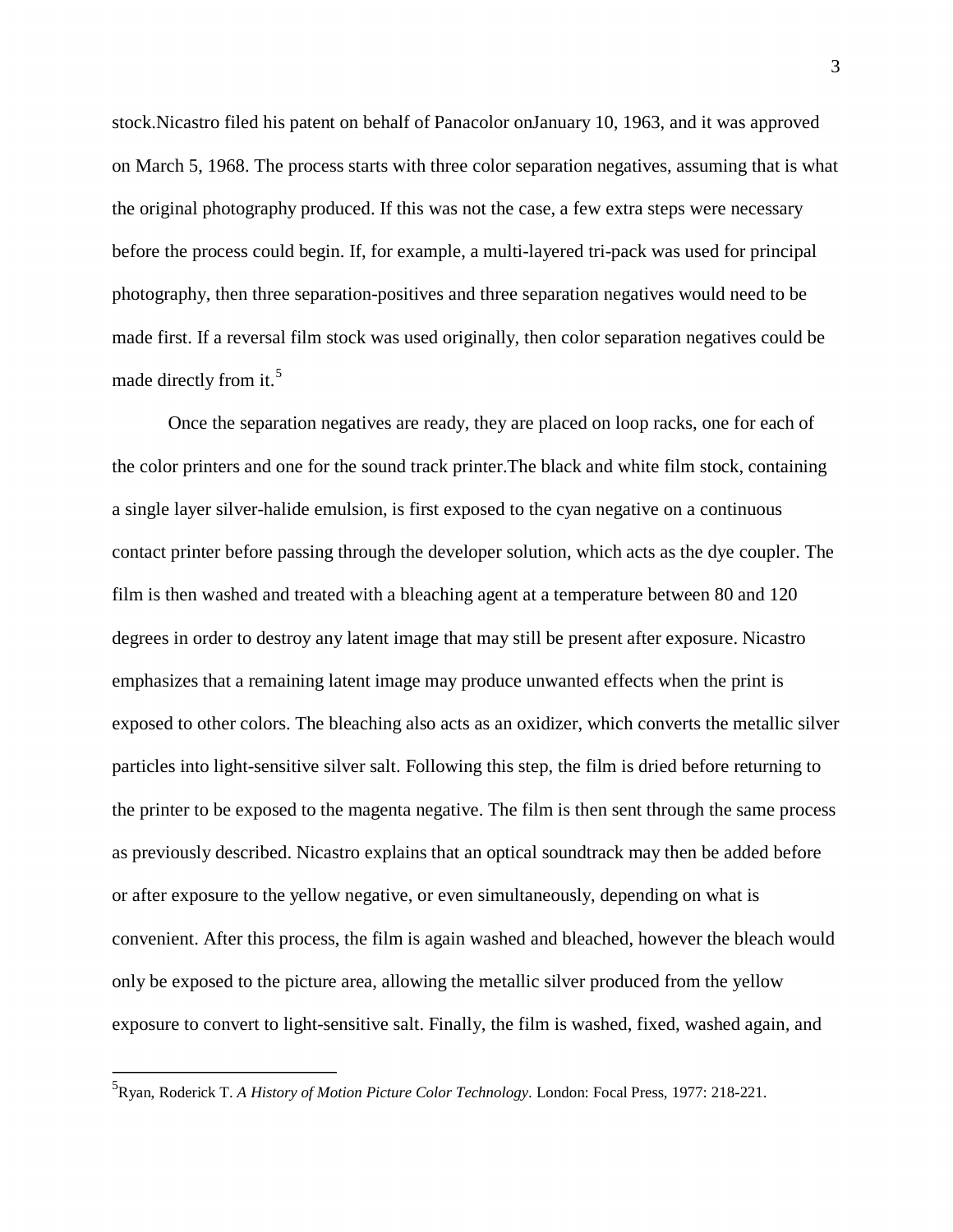dried. The patent details specific instructions regarding the bleaching solution used, and Nicastro explains that this allows for faster processing, roughly 200 feet per minute.<sup>[67](#page-3-0)</sup> Another Panacolor employee, Harlan Baumbach, patented the machine that carried out this process. Baumbach's technology, in addition to Martinez and Nicastro's chemical discoveries,contributed to the higher processing speeds that Panacolor promoted.<sup>8</sup>

 In 1961, M-G-M purchased 50,000 shares of Panacolor, and the company also completed construction on a laboratory equipped to print up to 160 million feet of release prints in a year.<sup>[9](#page-3-0)</sup> These were the first serious steps that indicated Panacolor was ready to establish their printing business. As such, publications began announcing a new color film process using black and white positive stock, touting the process as high quality, yet cheaper to produce. Harry E. Eller, who served as president of the company, also began hosting demonstrations for journalists and potential stakeholders. One such demonstration was held at the Screen Directors Guild Theatre in Hollywood on July 3, 1962, where two film excerpts were shown. One was an Air Force film from the Deep Sea Survival School, and the other was *The Horizontal Lieutenant*, an M-G-M feature that had already been released in April with color provided by Metrocolor.

 demonstration, *Variety* reported multiple claims of "a certain cloudiness and lack of definition Reactions to the screening were mixed. Many were already skeptical that the process could accomplish what it promised. One such skeptic noted that a few years prior, Polaroid and Paramount had worked together on a similar technique – which involved resensitizing the film before exposure to each negative, as Panacolor did – that was ultimately abandoned.<sup>[10](#page-3-0)</sup>After the

<span id="page-3-0"></span><sup>&</sup>lt;sup>6</sup>Nicastro, Leo J. Color Process Utilizing A Single Layer Silver Halide Emulsion. Patent US 3372028 A. March 5, 1968.

<sup>7</sup> Ryan, Roderick T. *A History of Motion Picture. 221.* 

<sup>&</sup>lt;sup>8</sup> Baumbach, Harlan. Color Film Processing Machine. Patent US 3227060 A. January 4, 1966.

<sup>&</sup>lt;sup>9</sup> M-G-M in Panacolor Deal." *New York Times*. July 15, 1961

 $10<sup>10</sup>$ Anreder, Steven S. "Out of the Dark Room: The Cinema Labs are Developing a Big and Profitable Market." *Barron's National Business and Financial Weekly*. July 10, 1961: 5.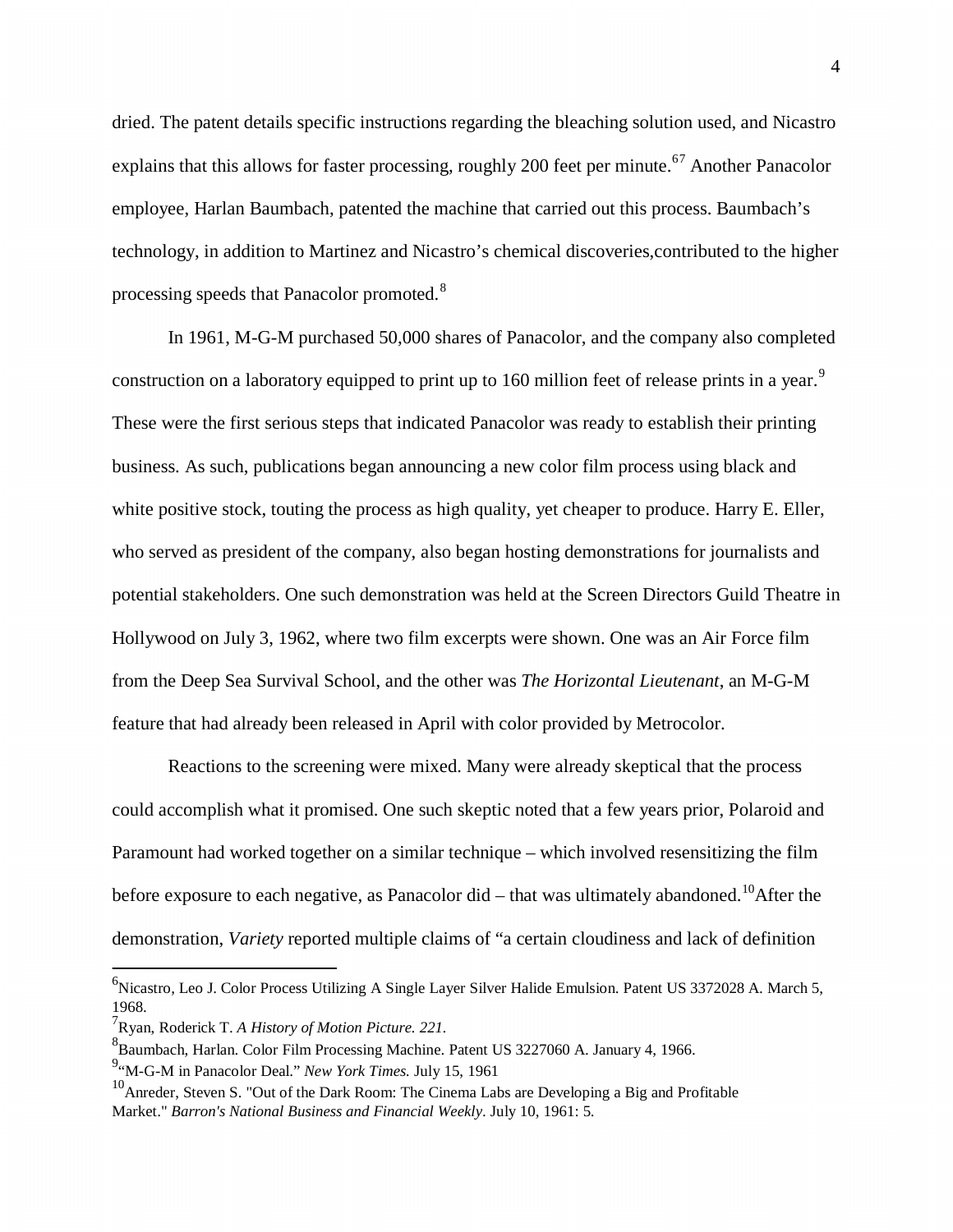of the printing process. At the time, color film stock cost \$36 per 1000 feet, whereas black and white film stock only cost \$16. He announced that the Panacolor lab was capable of printing of expanding into 16mm film, though it seems this never came to fruition. He noted that by printing and processing simultaneously, called registration printing, their machines were capable [in the image]," blue sky appearing a little too dark, "and face complexion not always natural."<sup>[11](#page-4-0)</sup>Still, many were intrigued by Eller's pitch, which focused on economy and efficiency 100,000 feet of 35mm film daily, with more production units in the works. There were also talks of processing more than 200 feet per minute. This was compared to speeds of less than 50 feet per minute in typical step printers. Eller boasted that Panacolor promised "a degree of color control never before attained in the film industry."<sup>[12](#page-4-0)</sup>

 there was still interest in its potential. Following this demonstration, Panacolor attracted the attention of producer Sidney W. Pink, who contracted the company to make prints of his film *The Castilian*, which starred Cesar Romero and Frankie Avalon.Eller showed footage of the film to Panacolor shareholders at the Trans-Lux  $52<sup>nd</sup>$  St. Theatre in New York City on May 28, 1963. Pink boasted that Panacolor was the most exciting color process to ever be developed… [capable of producing] every conceivable color and shade with a high degree of quality."[13](#page-4-0) Again, reactions from the viewers varied, and many couldn't help but question if the process outperformed others, especially Technicolor, but

The partnership between Eller and Pink led to a four-picture deal with Pink's S.W.P. productions, intending to use all of Panacolor's planned yearly output, roughly 20 million feet of film. *The Castilian* premiered in Chicago on September  $6<sup>th</sup>$ , and the following film,*Pyro*,

<span id="page-4-0"></span> 11"Panacolor Reports Cheaper Process; Color-on-Monochrome Positive Print." *Variety,* 227.6: 61.  $12$ Ibid.

 13 "Panacolor Demonstrates New Color Process on Black & White Positive." *Boxoffice*, 83.6: 5.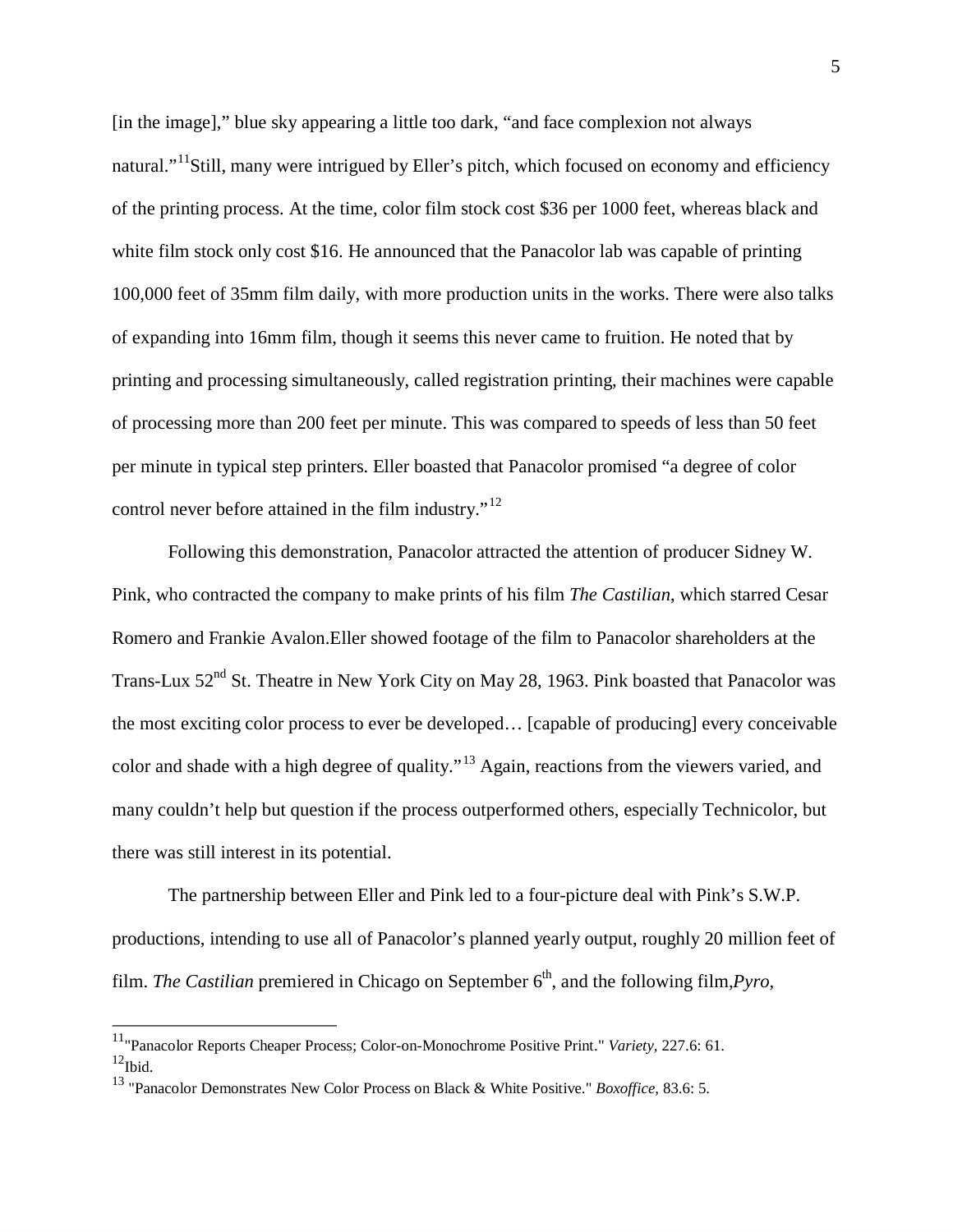toward developing the process, but they were expecting to begin making a profit by 1964.<sup>14</sup> The release of these two films brought renewed attempts to emphasize the advantages of Panacolor, were only brief acknowledgements of the Panacolor process. No one suggested that it was premiered in January 1964.Up until this point, Panacolor Inc. had been putting all of its capital but neither seemed to make an impact.*The Castilian* received mixed reactions, and the color did not make as big of an impact as Panacolor had hoped. *Pyro* received poor reviews, and there special or potentially game changing, and in fact, the color suffered from the same faults that were present in *The Castilian*. [15](#page-5-0) 

Thesubsequent films with S.W.P. Productions were once slated to be *The Invisible City, Unknown Galaxy,*and either *Andora* or *Vanilla Chocolate and Strawberry*,but none of these were ever made.<sup>1617</sup>Two films that may have been printed by Panacolor were *Hercules, Sampson, and Ulysses* (1963) and *The Secret Seven* (1963), though this is difficult to confirm.<sup>[18](#page-5-0)</sup> There is no evidence that Pink's production company was involved in these films, and some sources indicate their color was provided by Metrocolor and Eastmancolor, respectively. It is certainly possible that Panacolor provided the color printing on these films, but one cannot be certain since many of Panacolor's planned deals fell through. At one demonstration, Harry Eller announced his agreement with Leon Fromkess of F&F Productions for several films, including *Blood On The Arrow* (1964), but color printing on that film was ultimately provided by DeLuxe.<sup>19</sup>

After failing to make an impact, Panacolor shut down production in 1964. At that time, MGM still owned 50,000 shares in the company, and they declined the option to buy another

<span id="page-5-0"></span> 14"'Castilian' in Panacolor Shown in Chicago Sept. 6." *Boxoffice,* 83.20 : C-3.

 15"Film Review: Pyro." *Variety,* 234.10 : 6.

 16"Pink's Panacolor Four-Film Deal with Eller Co." *Variety,* 229.11: 4-22.

<sup>17&</sup>quot;'Castilian' in Panacolor." *BoxOffice.* C-3.

Developed in the  $18R$ yan, Roderick Thomas. "A Study of the Technology of Color Motion Picture Processes United States." Ph.D. diss., University of Southern California, 1966.

<sup>19&</sup>quot;Blood On The Arrow (1964)." Web. <[www.tcm.com>](www.tcm.com).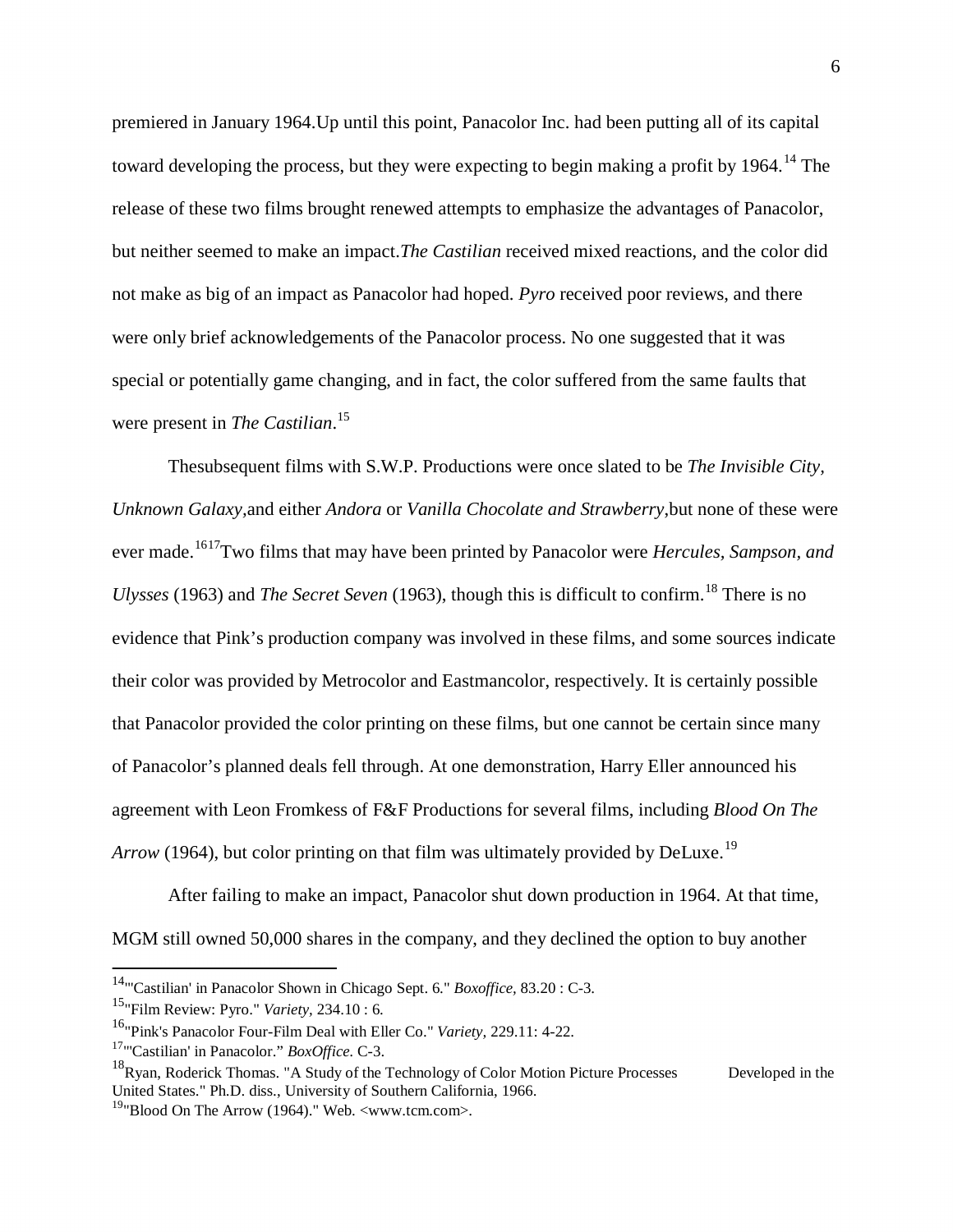market as well. These companies found success not only with commercial films, but also in quality of Panacolor film, as well as the company's inability to make major film deals, resulted 100,000. Panacolor was left to seek out other deals, but as none came forward, they had essentially reached a dead end in their business. The failure of the process proves just how fierce the competition in color film processing was at the time, as more films were being made in color than ever before. Several movie studios operated their own printing companies. MGM had Metrocolor and 20<sup>th</sup> Century Fox owned DeLuxe. Technicolor remained the biggest name in the business, but other companies likePathé, Eastman, DuArte, and MovieLabwerekey players in the processing film for television, educational and industrial films.<sup>[20](#page-6-0)</sup>The mixed reactions to the in Panacolor Inc. never becoming a serious contender against other established companies.

 Despite this failure, Panacolor wasn't closing its doors just yet. In 1966 they printed one partnered with Zeiss-Ikon of West Germany to develop a new projector that "looks like a educational and home use than film reels. Prototypes were expected soon, and some said they last film called *Mother Goose A Go-Go* (and also known as *The Unkissed Bride*).<sup>[21](#page-6-0)</sup>They also had a new business prospect on the horizon. As early as 1963, there were reports that Panacolor had television set and uses a film cartridge," which was expected to be a much cheaper option for might be on the market within the next year, but it proved to be a longer time frame. Still, by the mid-1960s, Panacolor Inc. was in the process of transitioning to this business and out of color film printing, which they officially exited in  $1968$ <sup>[22](#page-6-0)</sup>

Dr. Leo J. Wells developed the new projection system, and he devised a 70mm film format consisting of 12rows of Super-8 size images and 12optical soundtracks, which could be

<span id="page-6-0"></span> $^{20}$ Renberg, Warner. "Out of the Darkroom: Despite a Few Negatives, the Picture is Bright for Movie Film Processors." *Barron's National Business and Financial Weekly*. July 5, 1965: 11.

<sup>21&</sup>quot;Mother Goose A Go-Go." AFI Catalogue of Feature Films. Web.

<sup>22&</sup>quot;Panacolor to Produce Zeiss-Ikon Projectors with Cartridge-Fed Film." *Wall Street Journal*. September 18, 1963:4.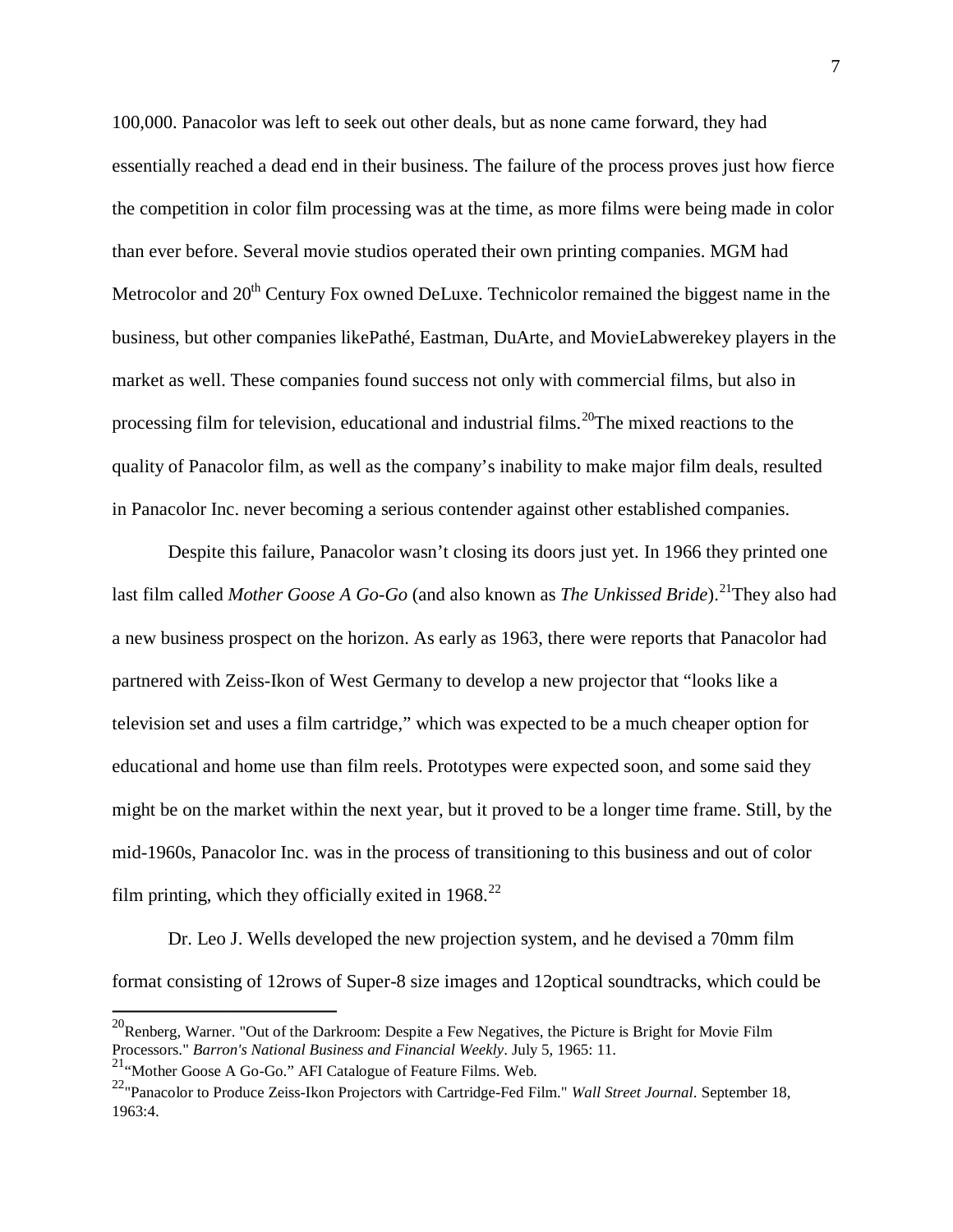because its perforations leave more area for audiovisual information. These images were laid the optical faces and the image frames were properly synchronized, but the perforations weren't used to transport the film in the projector because the capstan mechanism eliminated such a need. claimed that the projector would be much quieter than comparable systems. Crucial to the the film returned to its starting position, eliminating the need to rewind the film. The projector played on the 12-track projector.<sup>[23](#page-7-0)</sup> Panacolor chose the Super-8 image size over standard 8mm sideways so that they could fit properly on the filmstrip.The film included perforations so that With the aid of a pinch roller, the capstan provided the tension necessary to move the film horizontally through the projector in a smooth, continuous motion. The projector had a prism core assembly consisting of12 symmetrical lens elements, and it used optical rear projection with a 100-watt halogen lamp. This lamp didn't require an air blower to cool the system, so Panacolor function of the projector was its ability to step up the film from one track to the next, with each track carrying about ten minutes of content.<sup>[24](#page-7-0)</sup> After one track traveled through the projector, a tone on the soundtrack, which was inaudible to the viewer, signaled the mechanism to step up the track and reverse the direction of transport, allowing the next track to be viewed. After viewing, included stop, start, rewind, and volume controls, and the viewer was also capable of selecting a specific row of the film to view.Each cassette housed 300 feet of film, and the unique film format allowed up to two hours of content, either one complete feature film or 12 single-subject films. The projector was produced by Zeiss-Ikon in Stuttgart, Germany.[25](#page-7-0)

In May 1968, Panacolor partnered with Interfilm Nassau Limited and Balute Productions to hold a demonstration of the projector at the Cannes Film Festival. There, they promoted the

 $\overline{\phantom{a}}$ 

<span id="page-7-0"></span><sup>&</sup>lt;sup>23</sup>White, Gordon. "Hotel Movies: A Room Service." *British Kinematography, Sound and Television*: 267.<br><sup>24</sup>Fox, Hank. "Film System Bows Capstan 12-Track." *Billboard*. May 25, 1968: 58.

 <sup>25</sup>*British Kinematography Sound and Television,* 55.8.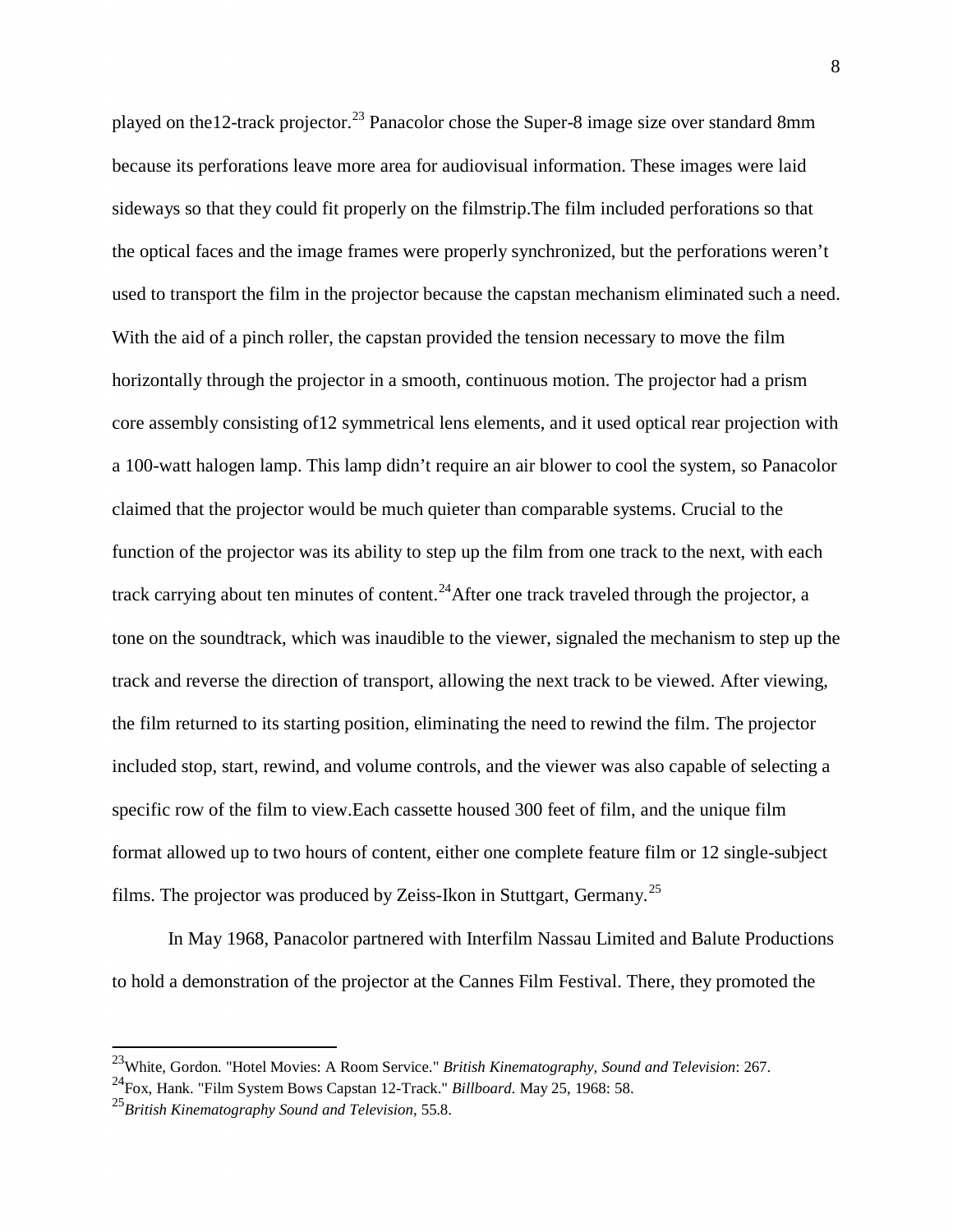two-hour footage capacity of the magazine and the cartridge that weighed only 3 ½ pounds, making the projector relatively portable. Ferde Grofe, Jr. of Balute claimed that this would allow 500,000 people in remote areas access to moving image media, which up until then had been unavailable to them. They announced plans to do further demonstrations in Asia, Africa, and Latin America, though no more specifics were reported.<sup>[26](#page-8-0)</sup>

At this time, Panacolor had completed a processing lab in Lodi, New Jersey, and business was promising for the company, really for the first time since they went public. *Barron's National Business and Financial Weekly* reported in the 1968 that Panacolor, which "[had] yet to earn a cent," was experiencing a positive shift in its stock value due to the plans for its projector. Charles L. Greenbaum, who was by then president of Panacolor, claimed, "There's nothing comparable" to the new projector.<sup>[27](#page-8-0)</sup> They expected to focus their business on industry, government, and education, and were planning an initial production output of 1,000 projectors. The only downside to the uniqueness of the projector was that it brought concerns that some, especially schools, would be slow to adopt a new system that was incompatible with films they had already purchased.<sup>28</sup>

Cartridges were becoming the next big technology in home viewing, and Panacolor certainly wasn't the only company with plans to put a cartridge projector on the market. In 1970, Technicolor, Fairchild, Bohn-Benton, Jayark, and MPO each had similar products. There were several distinguishing factors to these systems, and running time was perhaps one of the most important. While most of these were endless loop systems, only the projectors produced by Technicolor and Panacolor were compatible with cassette cartridges, which allowed the user to

<sup>26&</sup>quot;Panacolor Demo due at Cannes." *Variety*, 229.11 : 4-22.

<span id="page-8-0"></span><sup>27&</sup>quot;Up and Down Wall Street." *Barron's National Business and Financial Weekly.* June 3, 1968: 23.  $^{28}$ Ibid.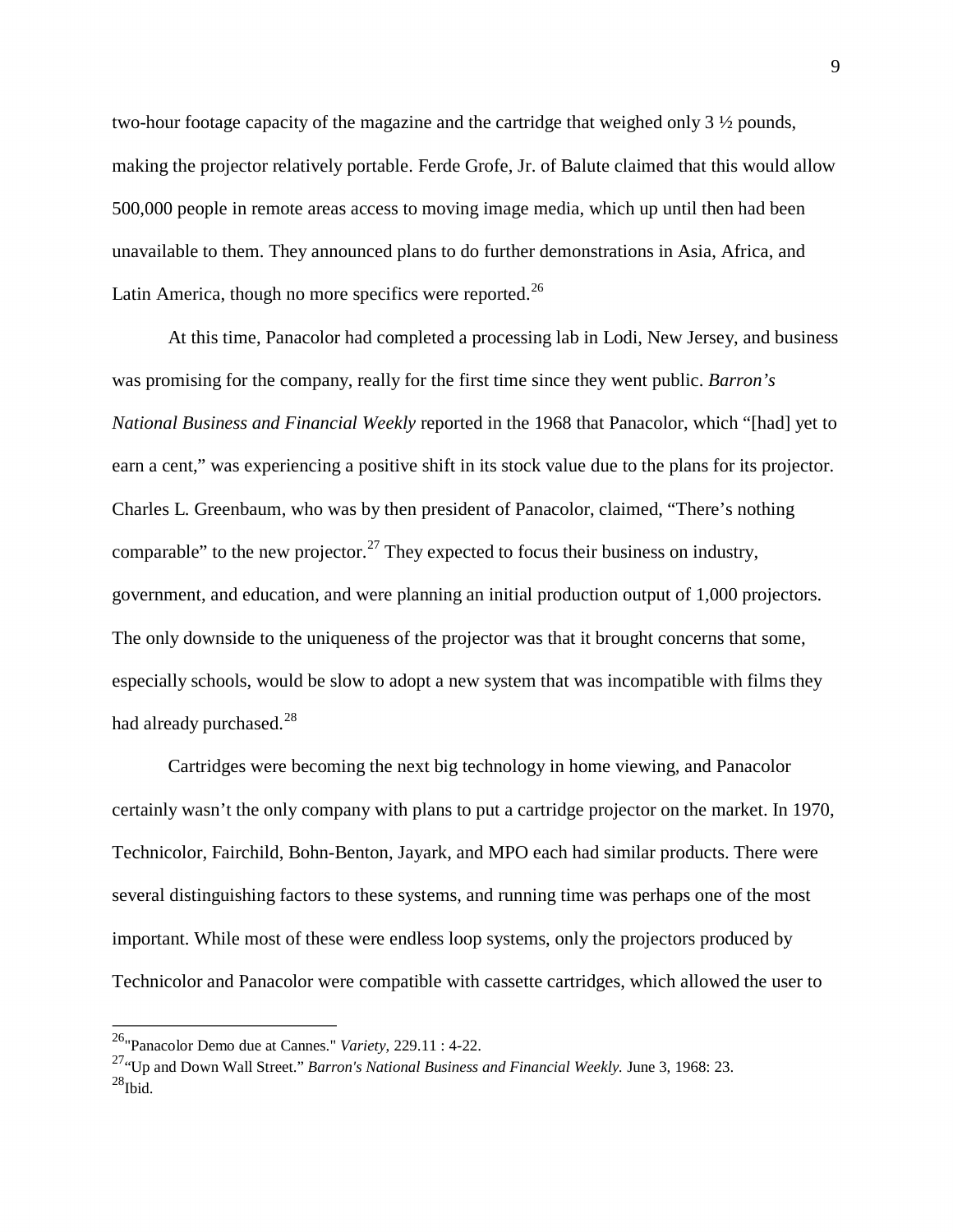overall capabilities. The downside was that the Panacolor projector was the most expensive, rewind the film or even access it directly if something went wrong. Some of the differences, like front or rear projection, or magnetic or optical sound, were less significant. However, these other companies' projectors offered capacities ranging from 15 to 30 minutes, which gave Panacolor the greatest advantage. With a capacity of 120 minutes, Panacolor stood out from the pack and opened up a variety of possibilities, whereas a shorter cartridge capacity limited the projector's costing \$595. Fairchild's projector was comparable at \$585, but the other projectors ranged from \$300 to \$445. Many of these companies, including Panacolor,promoted their projectors for educational use, and certainly cost was a major factor in that market.<sup>[29](#page-9-0)</sup>

Since Panacolor was operating at a \$6 million deficit, they desperately needed this new venture to succeed. Yet actually moving forward with the business proved to be a slow process, one that nearly caused Panacolor to fail before they even got a chance to pick themselves back up.[30I](#page-9-0)n 1970, Panacolor announced that it needed to renegotiate with creditors and acquire new capital if they were going to continue as a business entity. They reported a loss of \$2.2 million in the previous year, and they owed Zeiss-Ikon \$2.3 million, most of which was nearly due. Since Panacolor was incapable of making the next installment of \$250,000 to Zeiss, they hoped to make a new deal with the company instead.<sup>31</sup> Panacolor agreed to transfer seven million shares over to their creditors to account for their debt. Since Zeiss owned Panacolor's main creditor, Compur-Work, this transfer resulted in Zeiss becoming its largest shareholder.<sup>[32](#page-9-0)</sup>

<span id="page-9-0"></span> 29Kahlenberg, Richard, and Aaron, Chloe. "The Cartridges Are Coming." *Cinema Journal* 9.2 : 2.

<sup>30&</sup>quot;Up and Down." *Barron's National Business and Financial Weekly.* 23.

<sup>&</sup>lt;sup>31</sup>"Panacolor Inc. Says It May Not Survive Without New Capital: Concern is Trying to Work Out \$600,000 Subscription Offering; '69 Loss of \$2.2 Million Posted." *Wall Street Journal*. June 16, 1970: 14.

<sup>32&</sup>lt;sup>32</sup>"Panacolor Inc. Holders Approve Plan Giving Zeiss Ikon Control: Seven Million Shares Are Being Issued to Firm's Creditors in Lieu of the Bulk of Its Debt." *Wall Street Journal*. December 16, 1970: 4.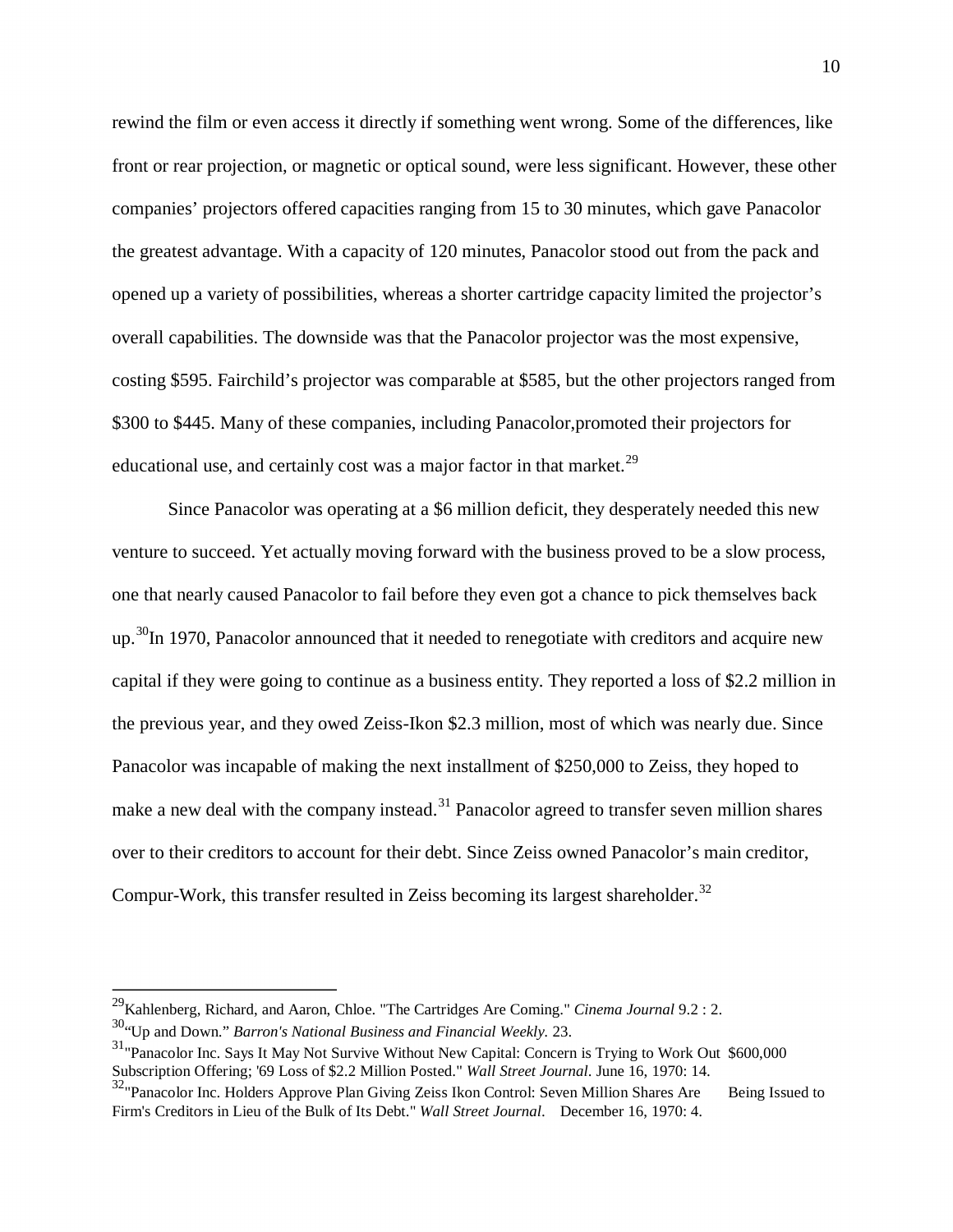Zeiss, became chairmen, while Karl-Heinz Breford became president.<sup>34</sup> The following year, Amidst these financial troubles, very little business was occurring. Panacolor had originally made an agreement with Zeiss for 8,000 projectors, but only a few hundred had been delivered by 1971.<sup>[33](#page-10-0)</sup> These setbacks may have been a result of Panacolor's inability to pay Zeiss, but it was also becoming clear that the Panacolor projector was not a serious contender in education. This uncertainty in direction brought even more strain to the company, which resulted in a change of leadership. Charles L. Greenebaum resigned as president, Orton hicks resigned as a director, and Irving Rossi resigned as chairman of the board. Siegfried A. Kessler, president of Robert Leder was named president and CEO.<sup>[35](#page-10-0)</sup>

 realizing that their projector was better suited to entertainment purposes. An advertisement in *Variety* referred to the projector as a "Mini-Theater," and called for films that could be made With this new status quo in place, Panacolor finally began to make strides in 1972 after compatible. It reads, "But we're only looking for the best films. Domestic or foreign. So we don't want to hear about anything that can't even earn an 'X' rating. As far as where the films will be shown, they'll be shown in restaurants, hotels, lounges; places where good, inexpensive entertainment is wanted."<sup>[36](#page-10-0)</sup> This ad distances the projector from its original educational pursuits, and from any other market that doesn't deal in feature films. This was a smart move since Panacolor was the only projector that offered an unimpeded 2-hour running time.

 With this shift in focus, Panacolor found interest in their projector from the hotel industry, which was searching for ways to improve in-room movie viewing for their guests. By this time, hotels were showing films through closed-circuit television systems, but portable

<span id="page-10-0"></span>

<sup>&</sup>lt;sup>34</sup> "Panacolor Chooses Kessler Chairman, Breford President." *Wall Street Journal.* March 23, 1971: 14.

<sup>35&</sup>quot;Panacolor Picks Leder." *The Independent Film Journal,* 71.2: 16.

<sup>36&</sup>quot;Advertisement." *Variety*, 264.13: 23.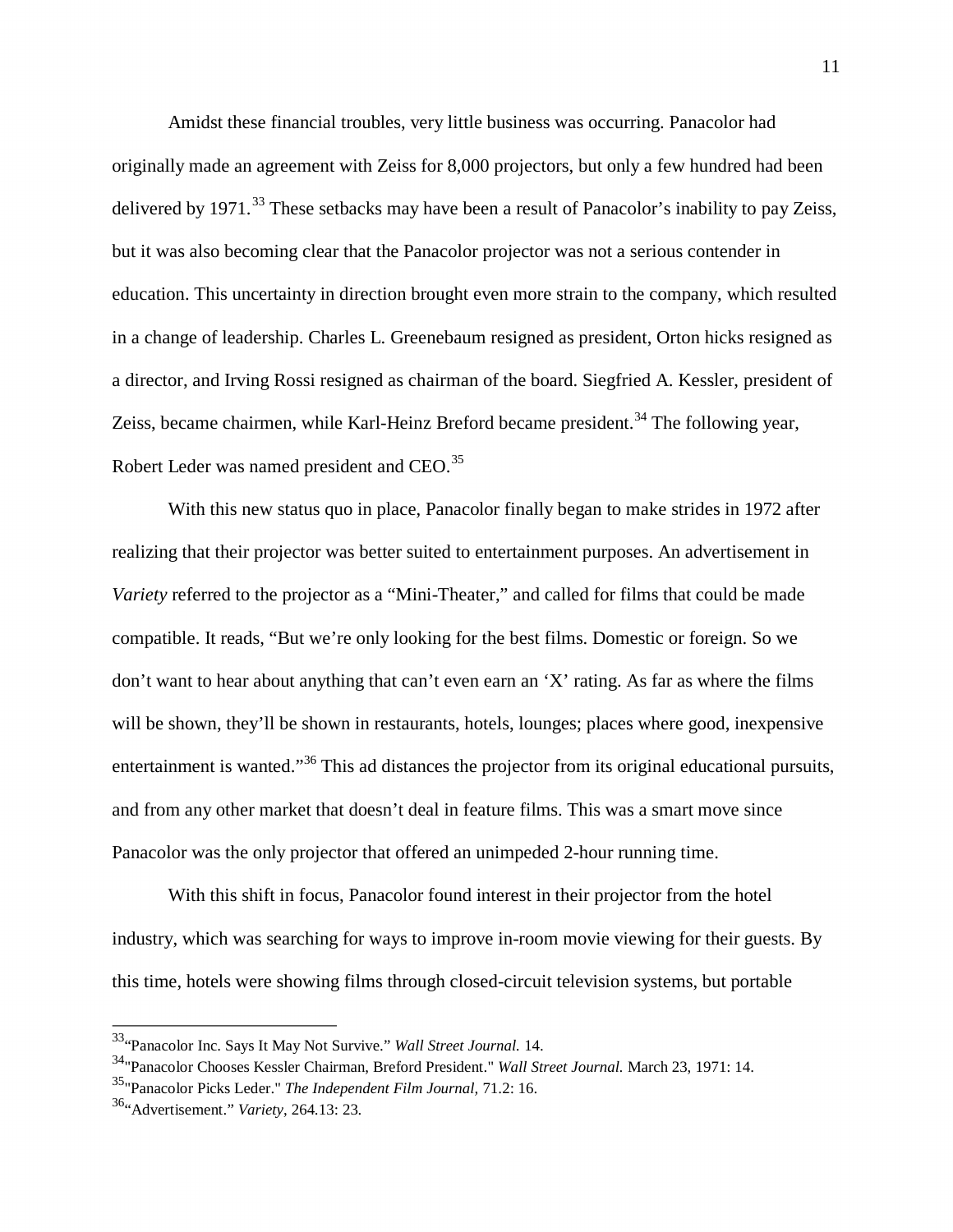projectors would offer guests more control over what they wanted to watch, and when. Sheraton was the first hotel chain to test the Panacolor system, in a joint venture with Creative Cine-Tel, with 15 of its hotels across the nation participating. This program offered a list of 10 different films to choose from. For \$4, a guest could rent a movie for viewing at a specific time, and that time a bellman brought the projector up to the guest's room and inserted the cassette. The test run was considered successful, so successful that Sheraton was struggling to meet demand from its guests, some of whom were ordering three films in a single weekend. With only 15 projectors, a long wait list developed, and Sheraton rush ordered 45 more projectors.<sup>37</sup>

After establishing the system in 21 Sheraton hotels, Panacolor then attempted to extend this success internationally in a joint effort with  $20<sup>th</sup>$  Century Fox in London. Across the pond, the system was dubbed "Pik-A-Movie," and it was tested at the Strand Palace and Regent Palace hotels in London. Some of the films available to guests included *Butch Cassidy and the Sundance Kid*, *Planet of the Apes*, and *The Prime of Miss Jean Brodie*. [38](#page-11-0)After a positive 90-day run, the system expanded to two hotels in Glasgow and Manchester.<sup>[39](#page-11-0)</sup>At the same time, Panacolor was still considering business in other parts of the world. Its president, Robert Leder, embarked on trip to South Africa to make a deal with Vic Donen Agencies to distribute the system, agreeing to ship at least 200 projectors there by the end of there. These parties had high hopes for the South African market because the country did not have television yet, and wouldn't until 1978.<sup>40</sup> There was also discussion of expanding to Hong Kong, Taiwan, Singapore, Malaysia, and Thailand, and Leder was working on a distribution deal with Hutchison Enterprise

<span id="page-11-0"></span><sup>37&</sup>quot;Chain Tests 'TV' Cassette Hotel Films." *Billboard.* September 16, 1972: 57.

<sup>38&</sup>quot;Cable Pay-Television Launched by Warner Communications." *The Independent Film Journal* 71.6: 6.

 39"20th & Panacolor In UK Hotel Pix." *Variety,* 269.13: 61.

 40"Cassettes to South Africa." *Back Stage,* 14.20: 15.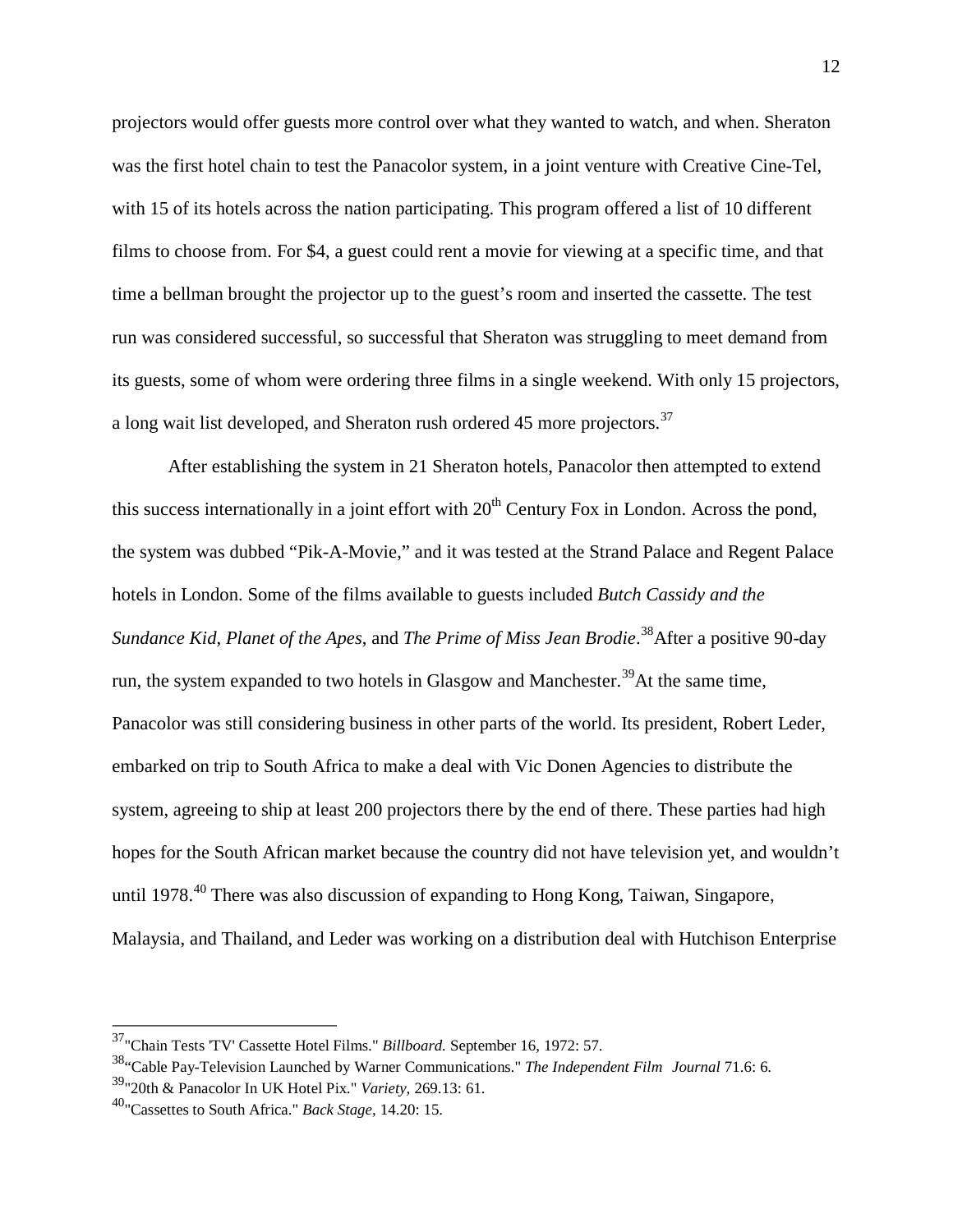for this purpose.<sup>41</sup> However, the lack of follow-up reports to this, or to the South African business, indicates that the system never gained traction in these locations.

against them.<sup>[42](#page-12-0)</sup> Columbia Pictures was actually the first company to provide feature film Unfortunately, the "Pik-A-Movie" program also did not survive through the end of the 1973.  $20<sup>th</sup>$  Century Fox pulled out of the deal in October, and though they declined to give detailed reasoning, one can assume they were not benefitting financially from the program. Fox had originally put up some money to start the venture in London, and they also were responsible for software for the system. In addition, the competition from other systems likely worked entertainment in British hotels. EMI and Computer Television already offered a two-way cable system in the United States, and were also in the process of expanding to England.<sup>[43](#page-12-0)</sup>

At this time, many hotels were considering whether to invest in projectors or install a closed-circuit television system. Themost compelling aspect of the Panacolor projector was that it allowed the viewer the most control when watching a movie. After the projector was delivered to the room, they could watch the movie without needing any assistance from hotel staff, and they could stop or start the movie at any time. However, the projector also had its downsides. Hotels would have to stock up on a lot of projectors and cassettes or else risk being unable to meet the demand of their guests. The Sheraton test run proved this problem right away, as they struggled with a long wait list almost immediately. $44$ 

 projectors. Although hotel guests were unable to pause the programming, there was no limit on In contrast, closed circuit systems were beginning to seem more advantageous than how many people could watch the same movie at the same time. With projection systems, there

1

<span id="page-12-0"></span> 41"Panacolor Picks Rep." *Back Stage,* 14.19: 17.

 42"20th Exits Panacolor's London Pik-A-Movie; Supplied 'Seed' Money." *Variety,* 272.11: 28.

<sup>43</sup>White, Gordon. "Hotel Movies." *British Kinematography:* 267.

<sup>&</sup>lt;sup>44</sup>Dubin, Morton. "Further Discussion Relating to the Systems That Bring Movies to Hotel Rooms." *Back Stage,* 13.29 : 5,12-13.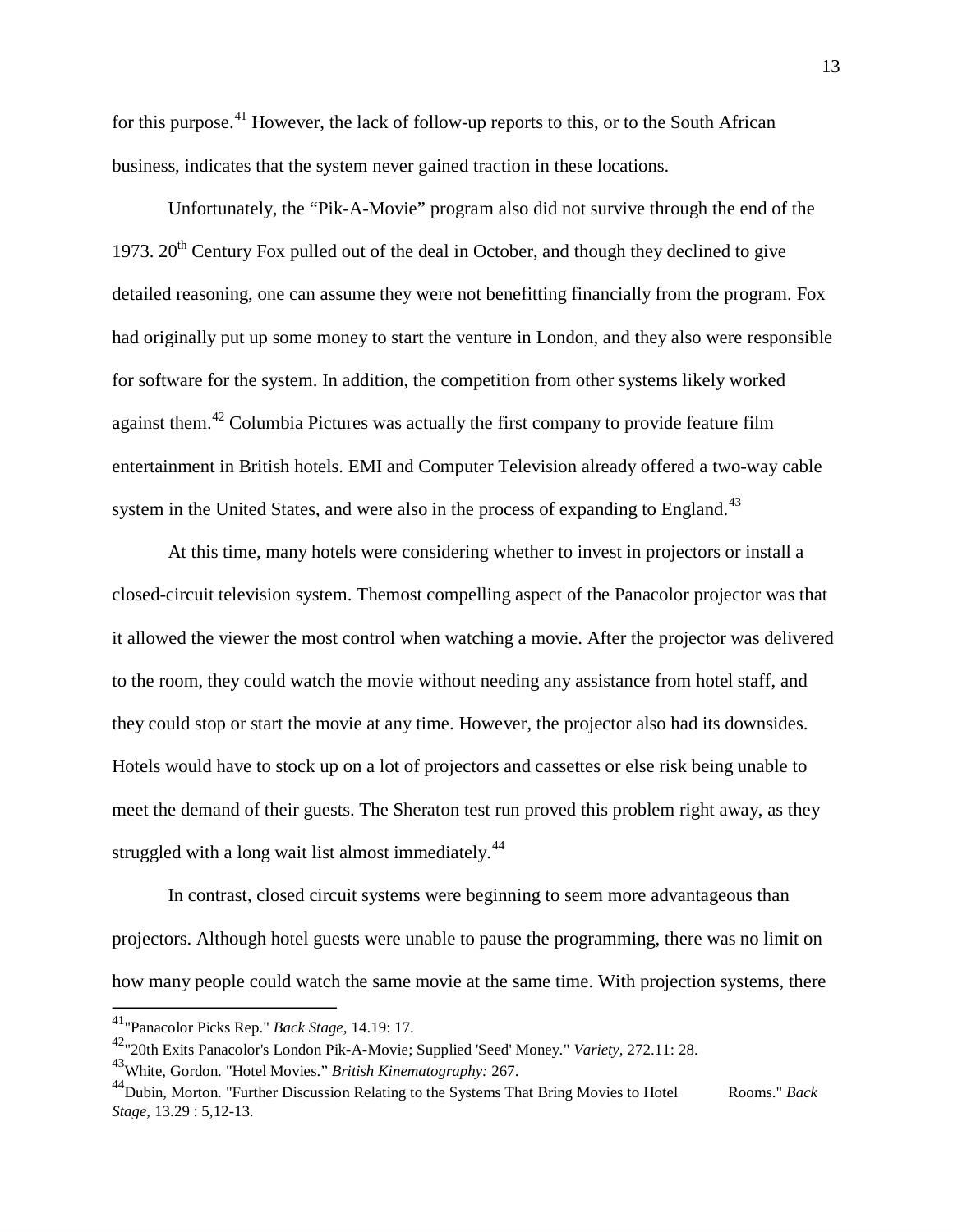would always be a limit to how many projectors or film cassettes would be available at any given instead of film, and the fact that videotape could be erased and reused was very appealing for time. Closed-circuit systems were controlled from a central location in the hotel, and it only required that the hotel stock one or two copies of a film. The systems typically used videotape hotels wanting to keep their programming current. It also eliminated the need for a bellhop or other staff member to enter a guest's room to deliver a projector. These systems also could be used for other purposes beyond renting feature films. Closed-circuit television systems typicallydisplayed hotel information and sight seeing guides, and they also could be used to rent other special programming, like a boxing match or concert. The variety of possibilities allowed by the system quickly began to outweigh those of the Panacolor projector.<sup>[45](#page-13-0)</sup>

would pay out over several years.<sup>47</sup> In 1975, Film Corp., a film processing and distribution company gained a 48% stake in Panacolor for \$200,000. This was the equivalent of 3,360,000 shares, and there was potential for Film Corp. to acquire even more in the future, up to 90% of Panacolor. Before this, Panacolor had briefly considered offers from other manufacturers in Hong Kong, Japan, Thailand, and Israel to produce a new version of their projector, but this never materialized.<sup>46</sup>The deal with Film Corp. also gave Panacolor control of American Consumer Inc. for \$3.5 million, which they

After this acquisition,Panacolor dropped out of the news almost entirely. Film Corp. experienced financial woes over the next few years, claiming a \$3.4 million loss for 1977. The *Wall Street Journal* reported that Film Corp. was turning over some of their operation to

<span id="page-13-0"></span> $^{45}$ Ibid.

 46"Panacolor Cassette Machine." *Variety,* 14.18: 12.

<sup>&</sup>lt;sup>47</sup>"Panacolor Inc. Holders Approve Plan Giving Zeiss Ikon Control: Seven Million Shares Are Being Issued to Firm's Creditors in Lieu of the Bulk of Its Debt." *Wall Street Journal*. December 16, 1970: 4.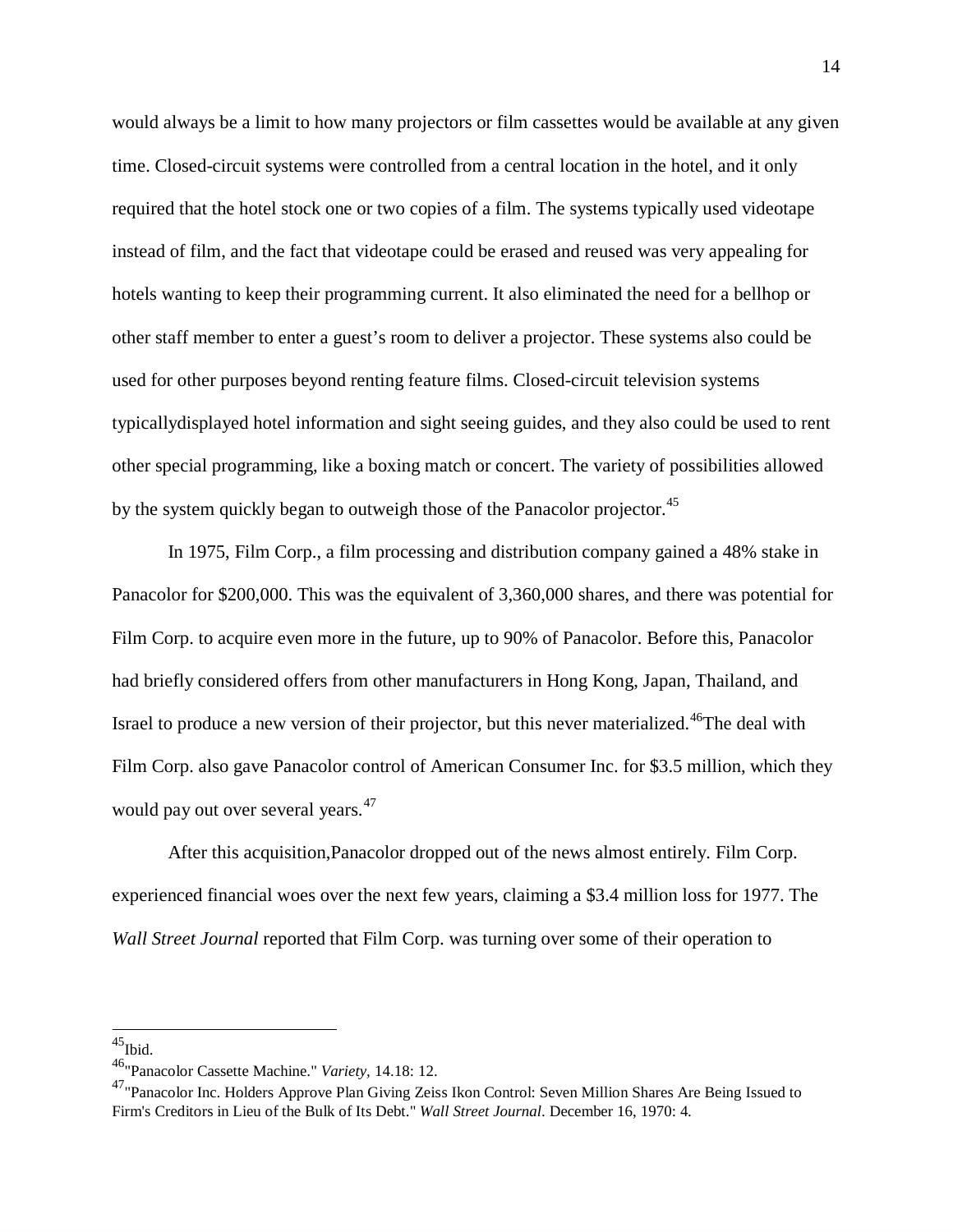Napcolour, a company based in the United Kingdom. In this article, Panacolor was referred to as "a Philadelphia-based general mail-order merchandiser."[48](#page-14-0)

 technologies. If any still exist, they have long been obsolete. As for Panacolor film, relatively Without any further evidence, one can only assume that Panacolor Inc. faded away shortly thereafter, and would become mostly forgotten. Their efforts in hotel movie projectionhad stalled in the face of closed-circuit television, and the high cost of the projector, along with the rapidly evolving home movie market, kept it from becoming viable option in that setting. Hotels would have gotten rid of these machines and cassettes after moving on to new few films were ever printed using the process, so preservation issues have been overlooked. Although the process never lived up to other color processes of the 1960s, one would assume that any surviving prints would have suffered similar problems, including fading and vinegar syndrome. Some of the films that used Panacolor are still accessible todayin some capacity. Currently, *The Castilian*is available on Amazon Prime, and copies of *Pyro* and *Mother Goose A Go-Go* can found on YouTube. The copies certainly show the age of the films, with various scratches and dirt prominent throughout. The color is often dull but occasionally bold, and the skin tones don't look natural. The copy of *Pyro* looks especially dim, with obvious color fading and a distinctly brown cast throughout. Any other surviving prints of Panacolor film are likely suffering from these same problems, but this may never become a priority because Panacolor is now largely forgotten, lost in theseemingly endless number of processes and technologies that mark color film's past.

<u>.</u>

<span id="page-14-0"></span><sup>48&</sup>quot;Film Corp. Will Lease some of its Operations to Napcolour of U.K.." *Wall Street Journal*. October 19, 1977: 17.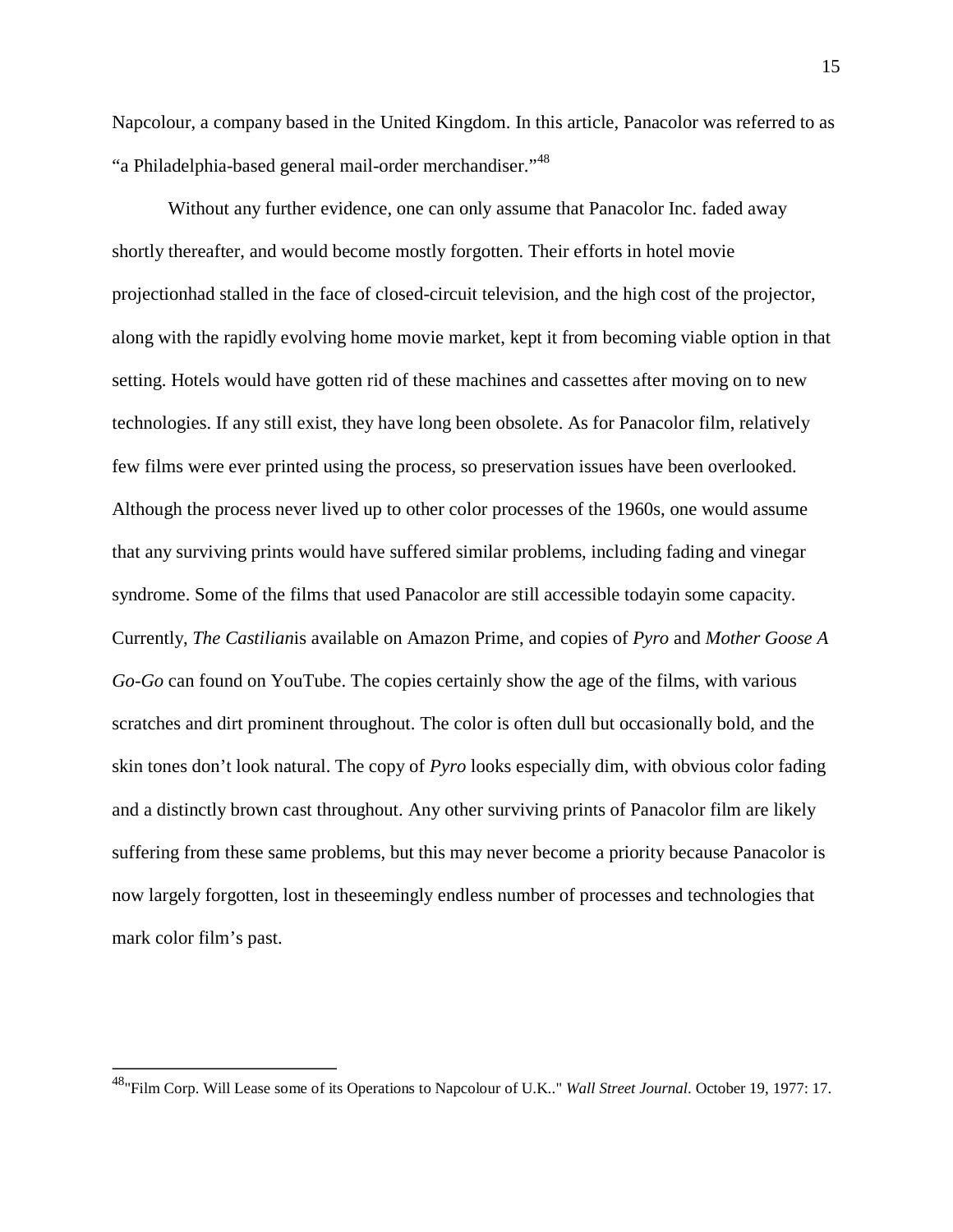## Bibliography

Bibliography "20th & Panacolor In UK Hotel Pix." *Variety,* 269.13: 61.

I used a number of *Variety*articles for this paper, and it proved to be one of the most useful sources because they reported on nearly every stage of Panacolor Inc.'s existence. This one provided useful information on Panacolor's first attempt to take the projector to hotels internationally.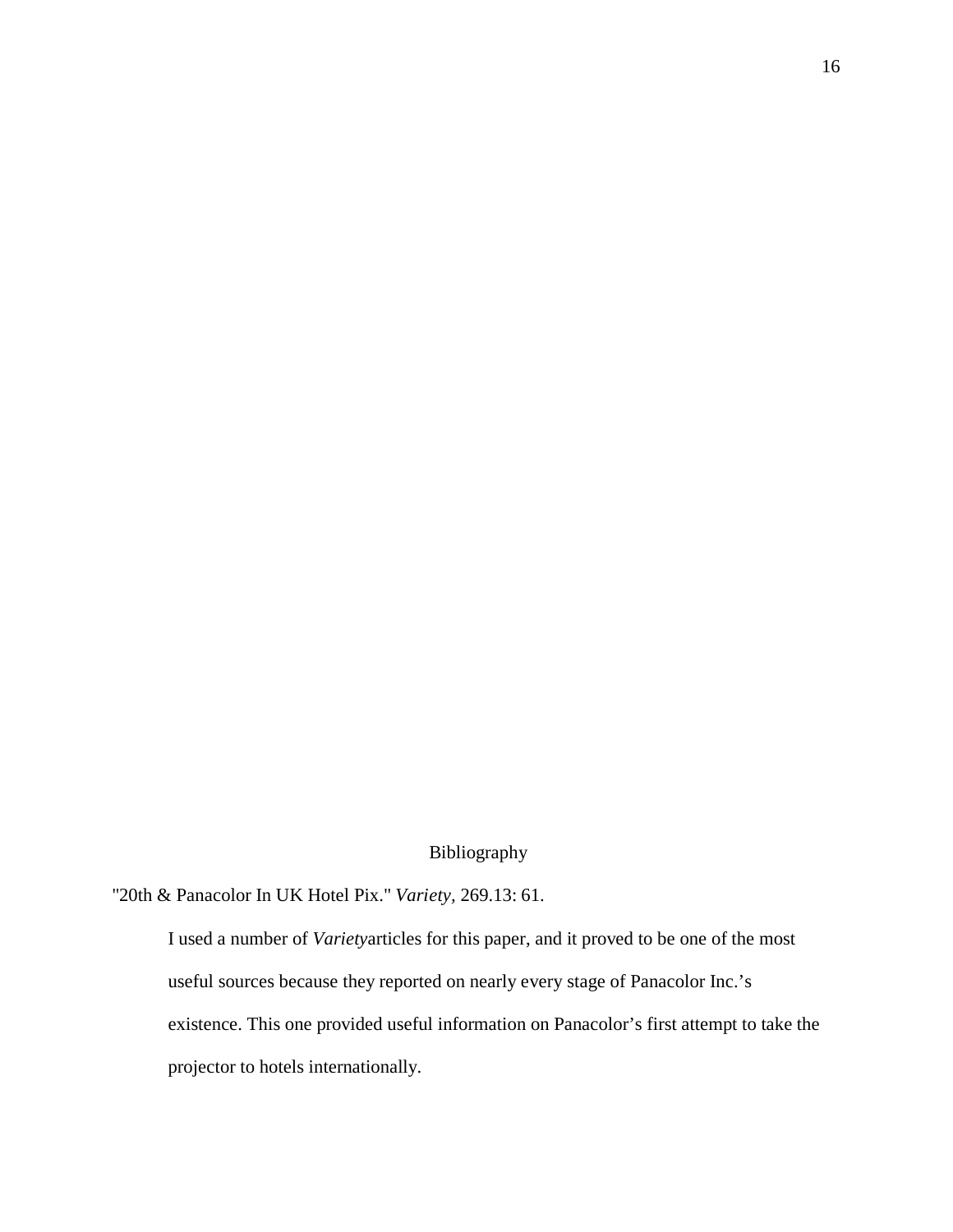"20th Exits Panacolor's London Pik-A-Movie; Supplied 'Seed' Money." *Variety,* 272.11: 28. This was a convenient source because it provided an update to the previous article they ran that announced Panacolor's venture in London. This one showed just how quickly the deal fell apart, and I think it was a major setback for the business.

"Advertisement."*Variety*, 264.13: 23.

It was useful to look at some of the ads for the projector because they showed how Panacolor wanted their product to be received, and who their audience for it was. Ads discuss the product in a different way than a newspaper article or technical journal would, so it provides some variety, as well as a nice visual of the product itself.

- what kind of competition Panacolor was up against in that era. Anreder, Steven S. "Out of the Dark Room: The Cinema Labs are Developing a Big and Profitable Market." *Barron's National Business and Financial Weekly*. July 10, 1961: 5. Anreder spoke broadly about the state of film processing in 1961, and he had a lot to say about the various color processes that were available then. This made it very easy to see
- Baumbach, Harlan. Color Film Processing Machine. Patent US3227060 A. January 4, 1966. This patent represents the machine used to carry out the Panacolor process, which it references specifically. I didn't use much of the information it offers because it would be redundant after having already described the Panacolor process in detail.

"Blood On The Arrow (1964)."Web. <<www.tcm.com>>.

I used this source to clarify that Panacolor did not provide the color printing for this film, as a different source claimed. This issue came up frequently in my research because there were several films that Panacolor was supposed to be involved in, but many of those deals never materialized.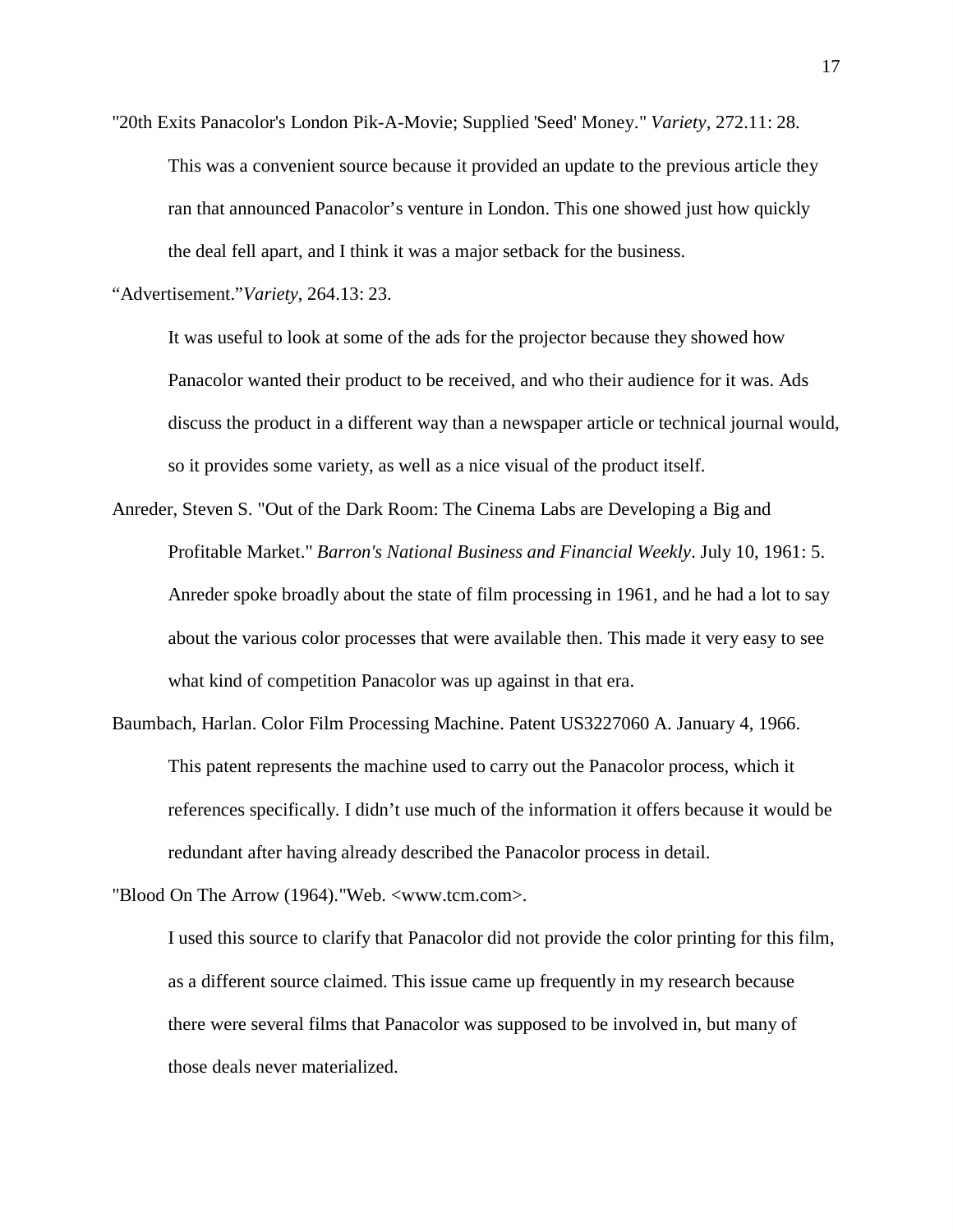"Cable Pay-Television Launched by Warner Communications." *The Independent Film Journal* 71.6: 6.

This source didn't offer a lot of detail because the article touched on a variety of topics, but they did mention which hotels were conducting a trial run of the projector. No other source I researched discussed what films were actually being offered to hotel guests, so this was a worthwhile find.

"'Castilian' in Panacolor Shown in Chicago Sept. 6." *BoxOffice,* 83.20 : C-3.

business. This article provided details about the premiere of *The Castilian* and the generally lackluster response to the film, which didn't help Panacolor when trying to garner more

"Cassettes to South Africa." *Back Stage*, 14.20: 15.

 else. I was very surprised to learn that Panacolor did briefly attempt to expand beyond the *Back Stage* proved to be a great source that provided information I didn't find anywhere United States and Great Britain to places where people had very little access to film technology. Unfortunately, I couldn't find any follow up information on these stories.

"Chain Tests 'TV' Cassette Hotel Films." *Billboard*. September 16, 1972<sup>nd</sup> 57.

This article gives a full report on the first use of the Panacolor projector in hotels, and shows what an initial success it was. There was a clear sense that they thought this system would catch on.

Dubin, Morton. "Further Discussion Relating to the Systems That Bring Movies to Hotel Rooms." *Back Stage,* 13.29 : 5,12-13.

Dubin draws a clear comparison between projectors and closed-circuit systems, explaining how both have their advantages and disadvantages for hotels. I can see why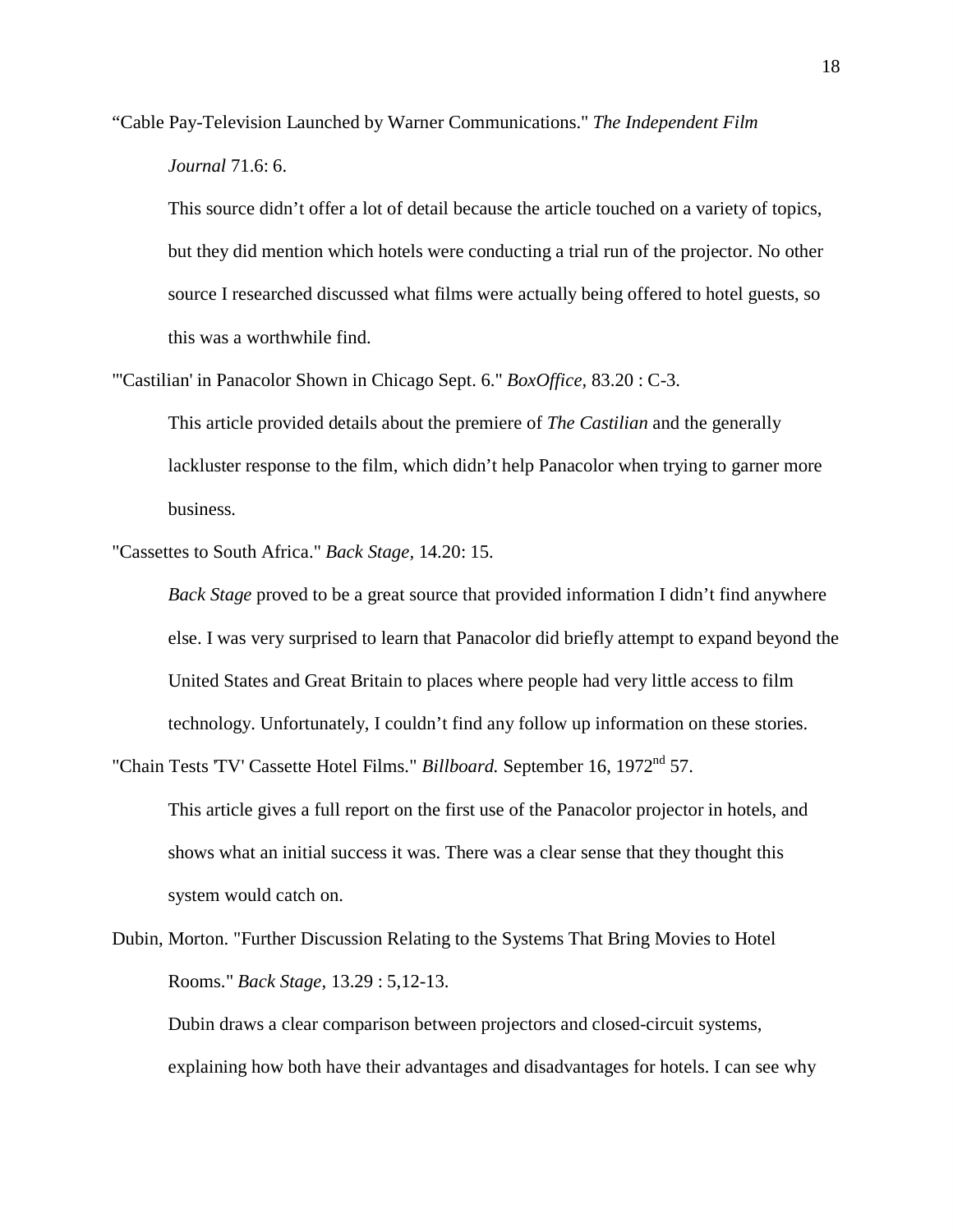there was initially competition between the systems, but I also understand why closedcircuit television was the more lasting of the two.

"Film Corp. Acquires 48% Stake in Panacolor For \$200,000 in Cash." *Wall Street Journal*. November 3, 1975: 13.

 The *Wall Street Journal* provided the most information about Panacolor's financial woes and this article was the first suggestion that the company merely faded away after years of struggling to make a profit.

"Film Corp. Will Lease some of its Operations to Napcolour of U.K.." *Wall Street Journal*. October 19, 1977: 17.

It was surprising to learn that Film Corp., which had only just acquired Panacolor two years prior, were going through troubles of their own. Printed in 1977, this was the last article I could find that mentioned Panacolor, and the description given about the company suggests that it was only a shadow of what it once was, which leaves me to assume it was swallowed by other entities and disappeared.

"Film Review: Pyro." *Variety,* 234.10 : 6.

 process, which most reviews overlooked. The critic hated *Pyro* and felt that it was a trying to break into the printing business with films that simply weren't any good. This review provided a useful reaction to the film andbriefly mentioned the Panacolor terrible horror film. This was another negative blow for Panacolor, which was stuck

Fox, Hank. "Film System Bows Capstan 12-Track." *Billboard*. May 25, 1968: 58.

This was another great source that offered description of the

This was another great source that offered description of the<br>Kahlenberg, Richard, and Aaron, Chloe. "The Cartridges Are Coming." *Cinema Journal* 9.2 : 2.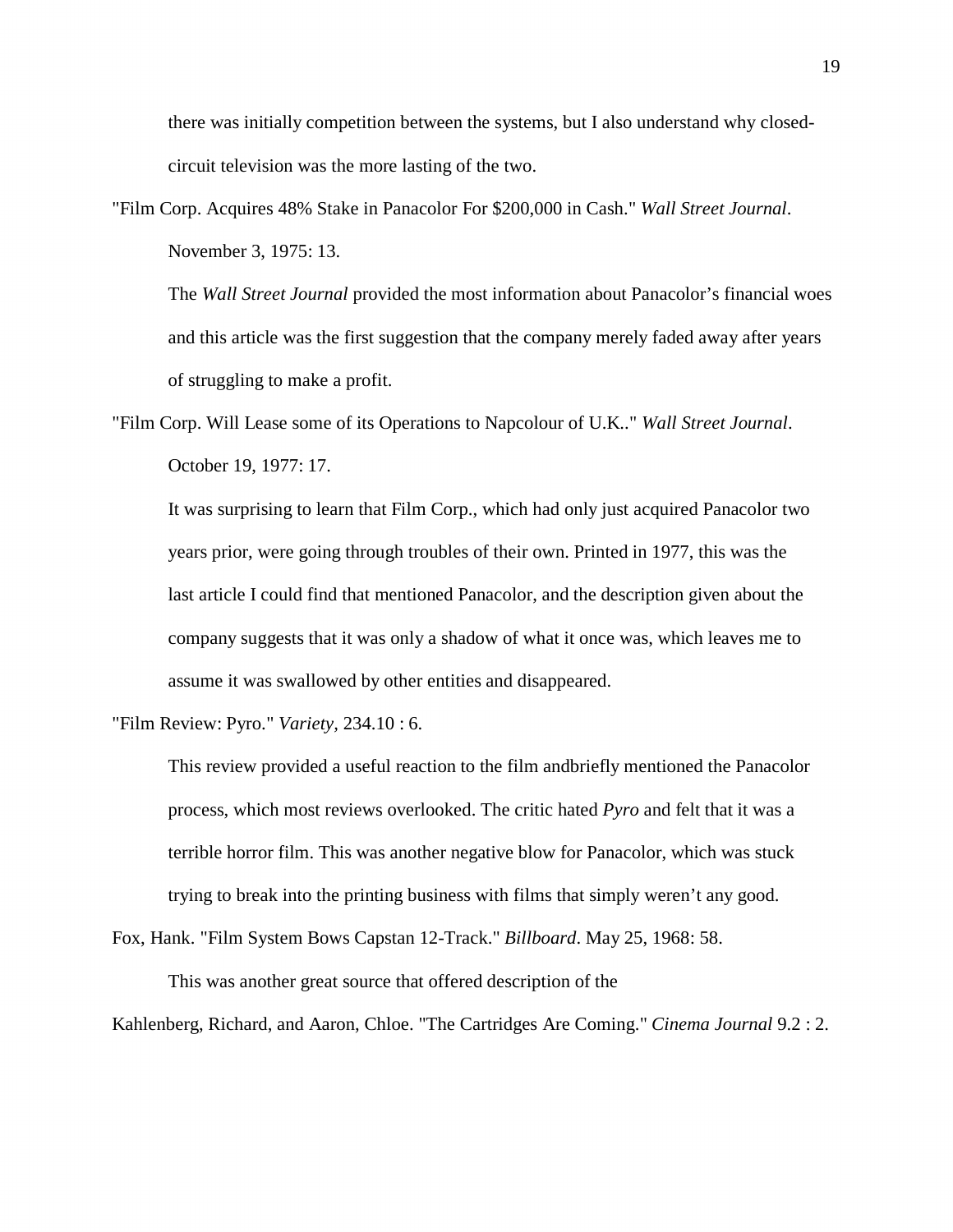Kahlenberg and Aaron give a thorough analysis of cartridge projectors, which were a relatively new technology at the time. They include a chart comparing each of the projectors, which helped me clearly define Panacolor's direct competition.

Martinez, Michele P. L. Photographic Iron-Silver Color Process. Patent US2886435A. May

12, 1958.

This earlier patent explains the benefits of ferric salt sensitizers in color film, and while it doesn't describe the Panacolor printing process, it does show what kind of work was done in the earliest days of the company. Martinez is credited as the inventor of the process even though he died before it was ready, so it was worthwhile to include this work in the history of the company.

"M-G-M in Panacolor Deal." *New York Times.* July 15, 1961.

I found this same article reprinted in various publications, and it was nothing more than a brief explanation of the agreement between Panacolor and M-G-M, which originally owned the color process that Martinez invented.

"Mother Goose A Go-Go." AFI Catalogue of Feature Films. Web.

 The catalogue confirmed that the film was indeed printed by Panacolor, as Roderick claimed in his thesis. I could not find confirmation on the other two films that he mentions, *Hercules, Samson and Ulysses* and *The Secret Seven.* 

Nicastro, Leo J. Color Process Utilizing A Single Layer Silver Halide Emulsion. Patent US 3372028 A. March 5, 1968.

Nicastro's patent builds on Martinez's original Panacolor process and provides the finished version which was used in printing films like *The Castilian* and *Pyro.* Some of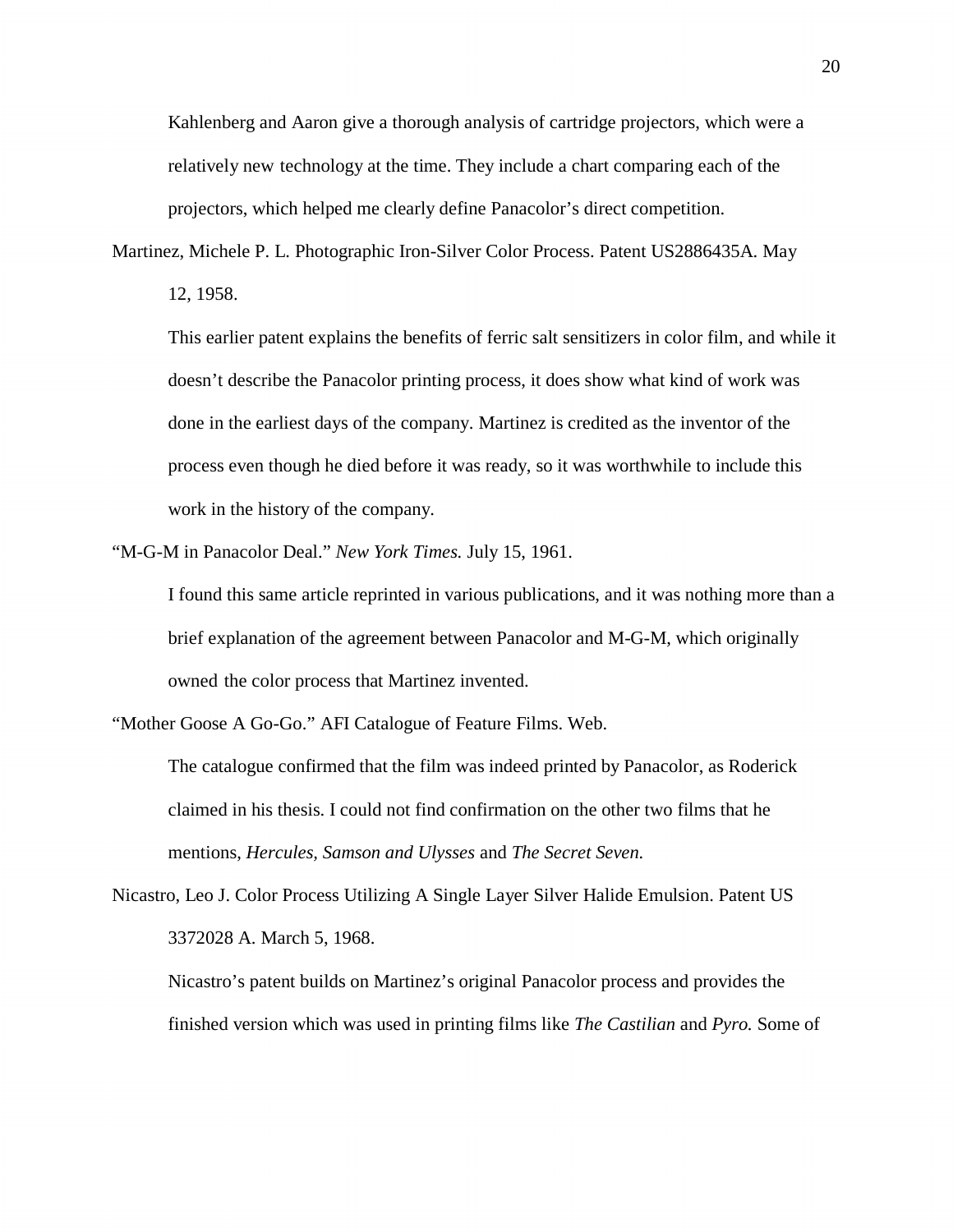the description of the process was hard to follow, so I used this in conjunction with Ryan Roderick's explanation of the process.

"Panacolor Cassette Machine." *Variety,* 14.18: 12.

This was nothing more than a small blurb that noted Panacolor's efforts to sell the projector in other parts of the world, which likely never happened.

"Panacolor Chooses Kessler Chairman, Breford President." *Wall Street Journal.* March 23, 1971: 14.

 transition. Though it failed to give details as to why exactly several of the men in higher This report on these new appointments proved that Panacolor was going through a major up positions had stepped down in the first place, it isn't hard to guess why.

"Panacolor Demo due at Cannes." *Variety*, 229.11 : 4-22.

 new projector by holding a demonstration at the Cannes Film Festival, though I could not This brief article showed that Panacolor and Zeiss were hoping to open big with their find any reports after the fact.

- "Panacolor Demonstrates New Color Process on Black & White Positive." *BoxOffice*, 83.6: 5. This article recounts a second demonstration of Panacolor film after they partnered with Sidney Pink, who apparently believed very strongly in the process.
- "Panacolor Inc. Holders Approve Plan Giving Zeiss Ikon Control: Seven Million Shares Are Being Issued to Firm's Creditors in Lieu of the Bulk of Its Debt." *Wall Street Journal*. December 16, 1970: 4.

"Panacolor Picks Leder." *The Independent Film Journal,* 71.2: 16.

 leadership that Panacolor underwent after ending its business in color film printing. This is a short article that provided some information about one of several shifts in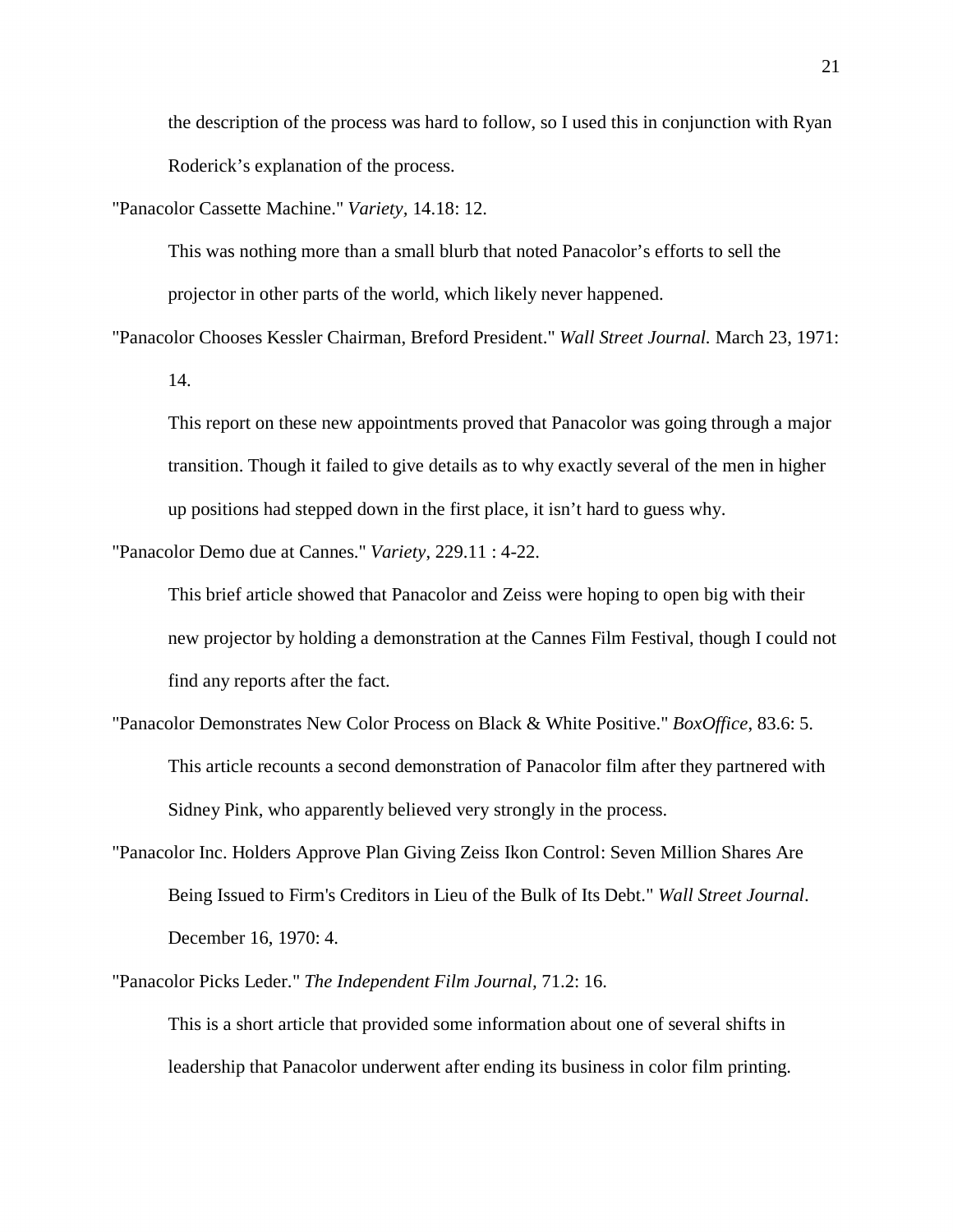"Panacolor Picks Rep." *Back Stage,* 14.19: 17.

 Again, *Back Stage,* provided a brief note about Panacolor's attempt to promote the projectors abroad, this time in several Asian countries. The lack of follow up information remains a disappointment, but one can only assume this was another deal that fell through for Panacolor.

"Panacolor Reports Cheaper Process; Color-on-Monochrome Positive Print." *Variety,* 227.6: 61. This source was excellent because it provided a genuine reaction to how Panacolor actually looked to viewers, with specific details about what didn't seem right. Many articles praised the groundbreaking potential of process, but this one gave an honest opinion.

"Panacolor to Produce Zeiss-Ikon Projectors with Cartridge-Fed Film." *Wall Street Journal*. September 18,1963: 4.

 This had to have been one of the earliest mentions of the Panacolor projector in the news, and of course it didn't come to fruition until the end of the decade. However, it does prove how early they partnered with Zeiss.

"Pink's Panacolor Four-Film Deal with Eller Co." *Variety,* 229.11: 4-22.

This was a great overview of Panacolor's first and only major film deal, though the list of films that they were supposed to produce caused some confusion, because I couldn't find proof that several of them had ever existed.

Renberg, Warner. "Out of the Darkroom: Despite a Few Negatives, the Picture is Bright for Movie Film Processors." *Barron's National Business and Financial Weekly*.July 5, 1965: 11.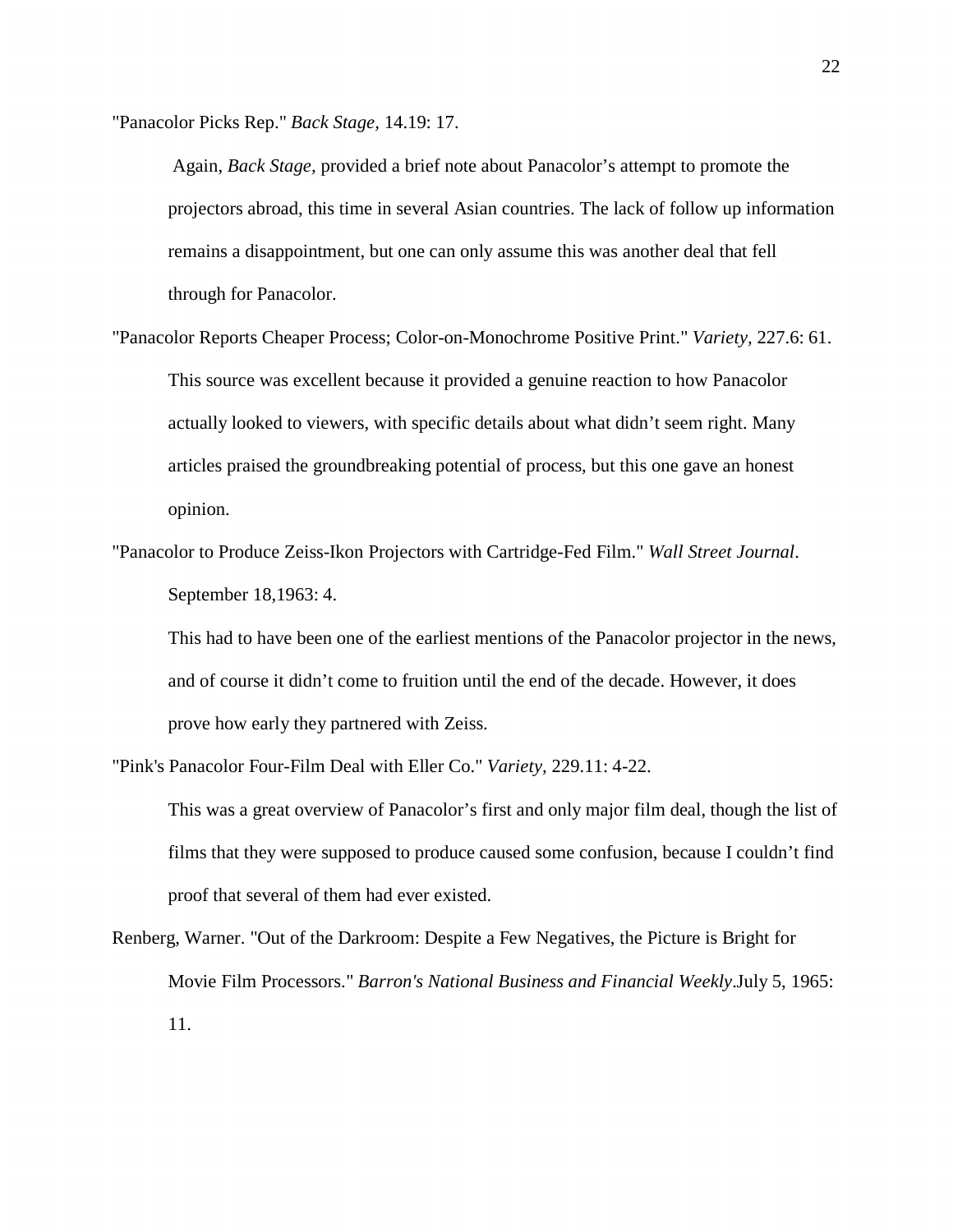This article discusses so many different color film processing companies that were flourishing in the 1960s, and I was able to get a real sense of just how hard it would have been for Panacolor to make an impact.

Ryan, Roderick T. *A History of Motion Picture Color Technology*. London: Focal Press, 1977: 218-221.

Ryan Roderick's PhD thesis claimed that Panacolor did the processing for *Samson and Ulysses* (1963), *The Secret Seven* (1963)*,* and *Mother Goose A Go-Go* (1966), none of which I found to be true. I ultimately did not use his thesis for the paper, and instead focused on this book that he published later. His explanation of the Panacolor process was incredibly useful to me. I used it along with the patent to describe the process, and Roderick's plainer language helped me work through Nicastro's highly technical description.

- (1963),*The Secret Seven* (1963), and *Mother Goose A Go-Go*(1966). He did not cite a Ryan, Roderick Thomas. "A Study of the Technology of Color Motion Picture Processes Developed in the United States." Ph.D. diss., University of Southern California, 1966. This was the only source that said Panacolor printed *Hercules, Samson and Ulysses*  source to back up this claim, so I felt I could not trust him without finding corroborating evidence elsewhere.
- "Up and Down Wall Street."*Barron's National Business and Financial Weekly.* June 3, 1968: 23.

 firmly in transition from the printing business to the projector business.Panacolor quickly fell back into financial trouble. This was a surprisingly positive look at Panacolor's situation for 1968, when they were